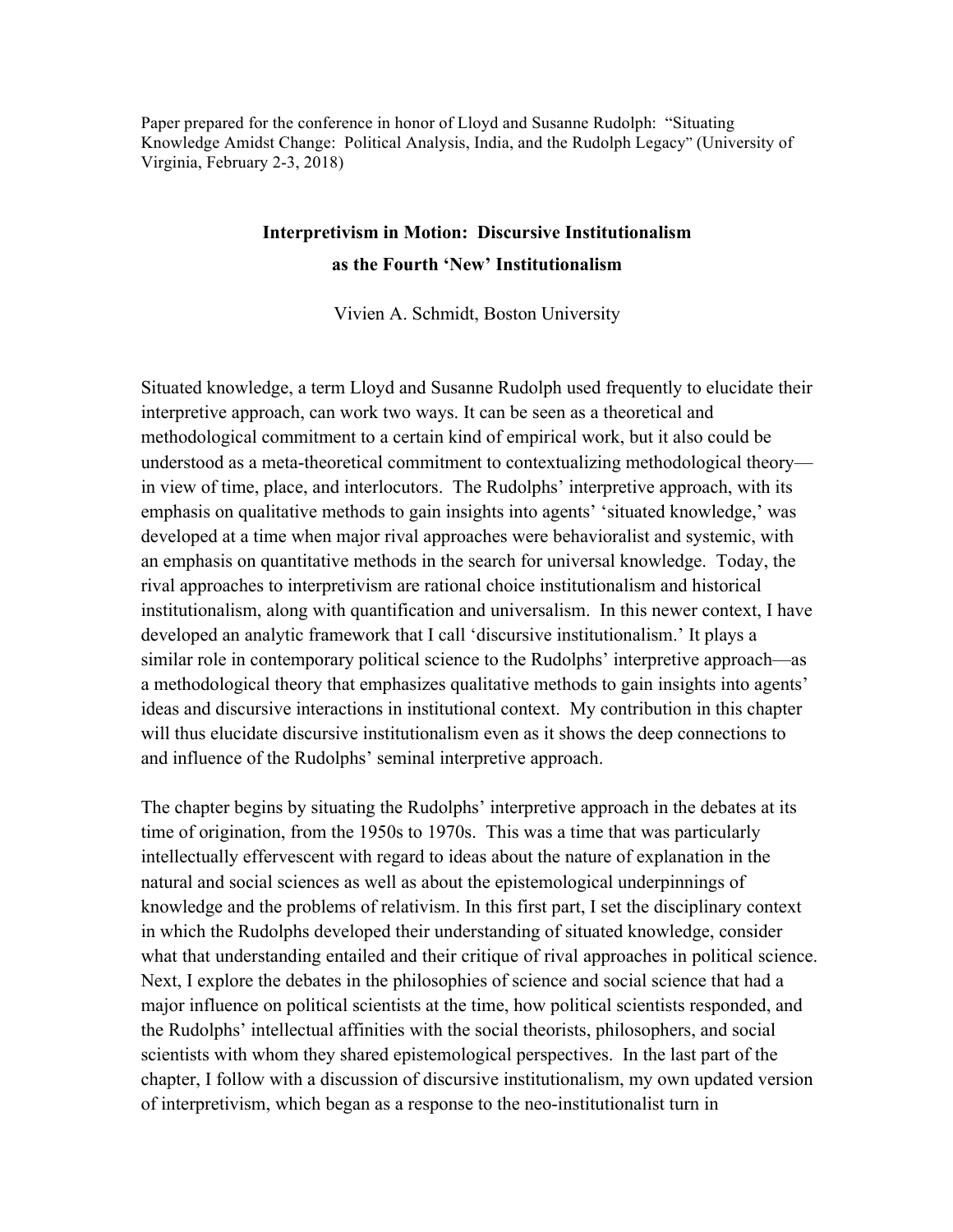comparative politics and political science more generally that took hold beginning in the 1990s. This is when another round of 'methodological wars' in political science began, which pitted rational choice institutionalism against historical institutionalism and sociological institutionalism, while largely sidelining most interpretive approaches including 'situated knowledge' and area studies. Discursive institutionalism has been my own way of promoting the pluralism of methods that the Rudolphs had long advocated while ensuring a place for all interpretive (and historical) studies in political science. But beyond adding a 'fourth neo-institutionalism' to political science, discursive institutionalism asks a wider set of epistemological questions about knowledge and interpretation while serving as a bridge to theoretical questions about the nature of power and legitimacy—issues of equal concern to the Rudolphs.

## *Situating the Rudolphs' 'Situated Knowledge' in the 1950s to 1970s*

To situate the Rudolph's knowledge and the sources of the interpretive approach to 'situated knowledge,' we need to go back to the 1950s, 1960s, and early 1970s. Political science in the postwar era was awash with new and different theoretical and methodological approaches to the explanation of politics and society—in particular systemic and behavioral approaches. In all cases, they rejected the 'old institutionalism' that had flourished in previous decades, which studied the formal institutions of government, used a largely descriptive methodology, drew its conceptions of the state from traditional political philosophy and international law, and remained largely atheoretical. Against this, many sought to develop more 'scientific' approaches, often influenced by debates in the philosophies of science and social science.

At the same time, political scientists themselves were engaged in theoretical debates about how best to explain politics and society. The major approaches were systemic structural-functional or Marxian—and lawlike—behavioral or rational choice. These were countered by historical approaches found in history and more traditional political science as well as by the interpretive approaches of sociology, anthropology, and political science (Ryan 1967; Schmidt 1988a).

The Rudolphs' interpretive approach to 'situated knowledge' was forged largely in opposition to both systemic and behavioral approaches in political science. As political scientists trained and teaching at Harvard in the mid to late 1950s, in the heyday of structural-functionalism, who then moved to the University of Chicago in the 1960s, as behavioralism was taking hold, fellow faculty members at both institutions were their primary interlocutors, whether as co-conspirators or antagonists. Their critiques were theoretical—against the 'imperialism of categories' of structural-functional and Marxian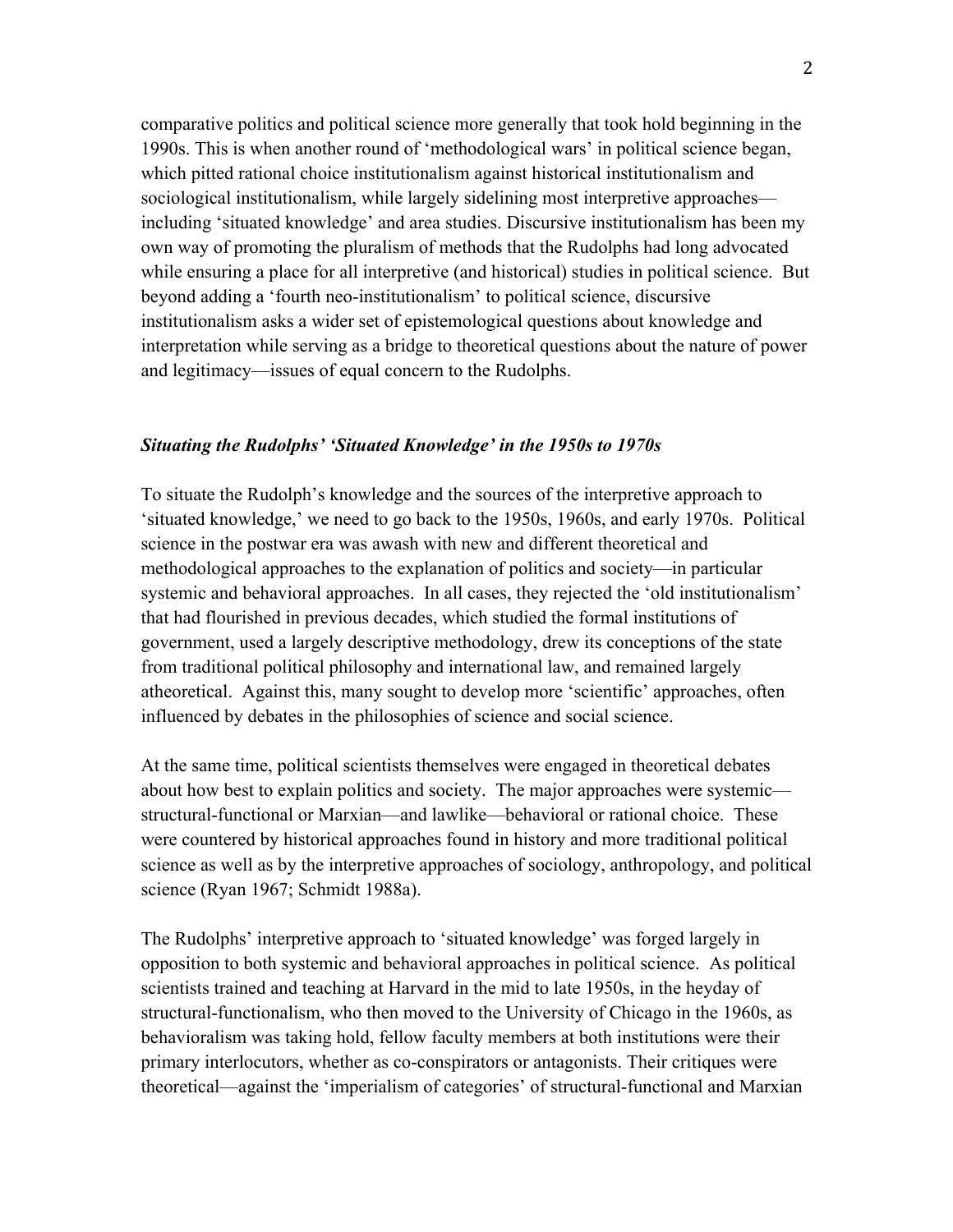approaches that imposed values and concepts derived from the analysis of more advanced 'modernized' polities on less developed 'traditional' ones. And they were methodological—against pretensions to 'objective' science in favor of 'subjective' social science as well as against quantification and reduction in favor of qualitative methods.

#### **Systems Approaches to Explanation in Political Science**

By the 1950s and 1960s, systemic approaches to political science had superseded the old institutionalism, whether structural-functionalist or other 'holistic' approaches such as Marxian analysis—which had its heyday in the 1960s and 1970s. In structuralfunctionalism, the concept of the state was replaced by the political system and explained in terms of the equilibrium-seeking functioning of its structural parts—through interest articulation and aggregation (Almond and Powell 1966; Easton 1953). This had an essentially conservative bias in favor of the status quo. Embedded in the approach was the uncritical normative assumption that the system would go on so long as its structures functioned in such a way as to achieve its goal—self-maintenance—and that "societies which fulfill the functions more completely are *pro tanto* better" (Taylor 1967, p. 156).

Moreover, the system was static in the sense that revolutions were anomalies, unexplainable within the system, and change was absorbed by the system as an instance of 'homeostatic equilibrium.' Where the approach was linked to a political theory of the state, it picked up on traditional interest group theory, and assumed that the state's role was to arbitrate among competing interests, with the outcome the public interest (Dahl 1961a). The counter-theory was Marxian analysis which, although equally systemic, cast the state as a superstructure in the service of one interest, the bourgeoisie, and saw the system as a whole functioning via class conflict rather than interest competition, with the expected outcome not self-maintenance but self-destruction through revolution (Dahrendorf 1959). This approach was clearly also normative in its assumptions, but critical of the status quo as well as socially determinist.

The Rudolphs focused their critique of systems approaches on modernization theory in particular. This is eloquently laid out in the 'Imperialism of Categories' and exhaustively detailed in *The Modernity of Tradition.* In the essay "The Imperialism of Categories," reprinted in the first volume of their three volume essay collection, the Rudolphs argued that the kinds of concepts used in modernization theory were problematic because universalistic, derived from a 'Lockean Universalism,' with its roots in the confluence of structural and functional systems theory, and its "central premise and promise, the reproduction of the West through the replication of its stages of growth." The Rudolphs condemned it for the view that "history moved towards a progressive future, in a dialectic or linear fashion," with dyads organizing the social universe related in systemic fashion, with modernity on one side, tradition on the other. For the Rudolphs, this not only denied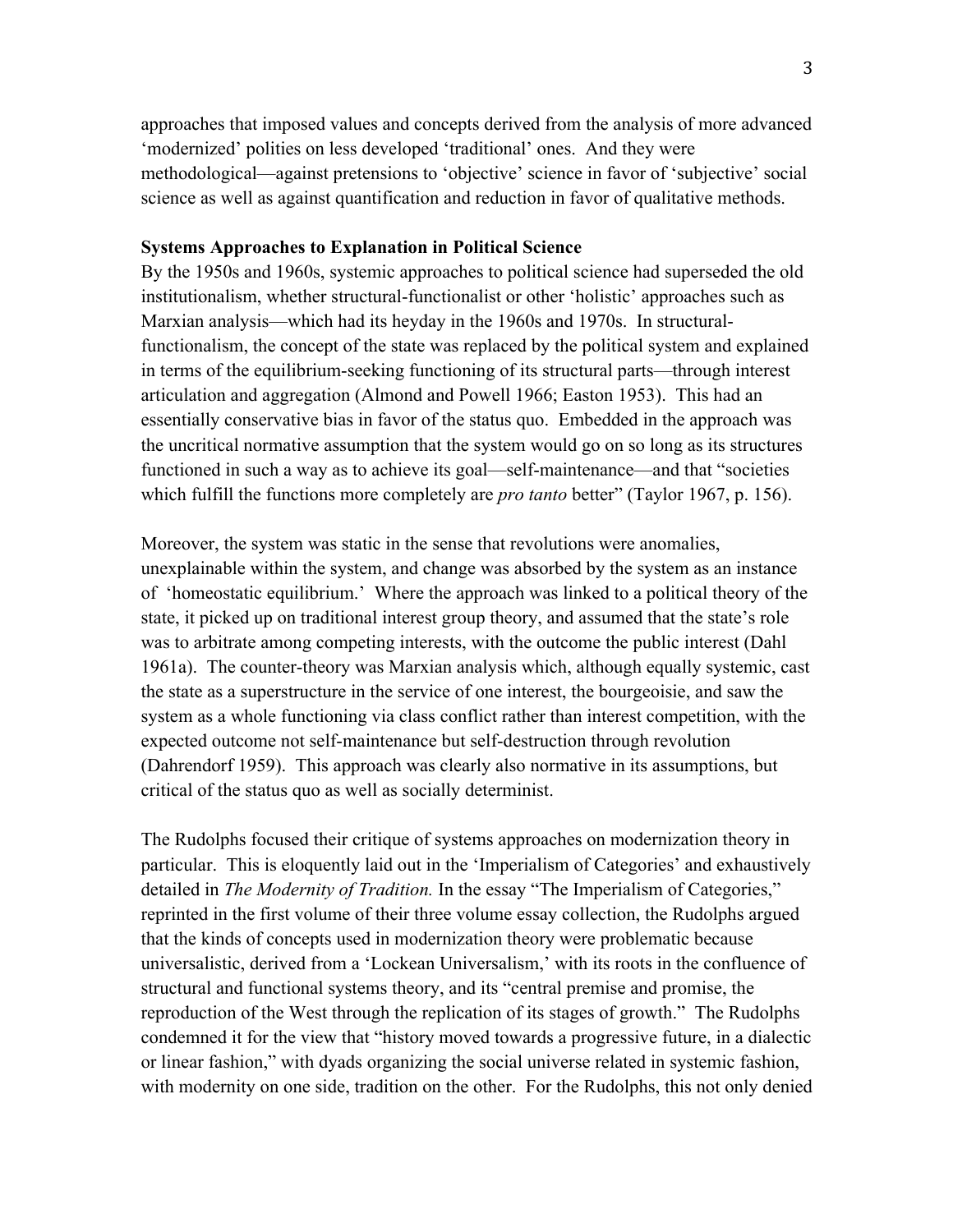the intermediary ground in which the multiple modernities of the East and the West were created. It also misunderstood social change, which is incremental, and occurs through adaptation, with features of tradition persisting, albeit modified, into modernity (Rudolph and Rudolph 2008, p. 107-9). Their ground-breaking *The Modernity of Tradition* was a masterpiece in its ability to show incremental changes over time as tradition adapts to changing needs and circumstances.

But most counter-movements to modernization theory, the Rudolphs insisted, were not much better than modernization theory itself, because they too were universalistic, whether dependency theory, globalization theory, or post-colonial criticism. Area studies was the real counter-movement, focused as it has been on 'situated knowledge.' But, as the Rudolphs admitted, it has increasingly become "a thin, exceptional voice in America" (Rudolph and Rudolph 2008, pp. 111-113).

From very early on, the Rudolphs themselves led the counter-movement to universalist approaches to political science. They proposed 'situated knowledge' as the best alternative to universal knowledge, because it recognizes the importance of time, place, and circumstances for individuals, and "proceeds from specificities and works upward to comparative generalization" (Rudolph and Rudolph 2008, p. 116). Already in their 1958 'Surveys in India,' they demonstrated the importance of situated knowledge, by detailing the problematic Anglo-American assumptions of survey approaches in political science, for example, that people are self-aware enough to hold individual opinions (rather than communal); that all opinions are equal; or that a neutral stance is possible (Rudolph and Rudolph 2008, pp. 3-4).

Moreover, in the essay 'Engaging in Subjective Knowledge,' focused on Amar Singh's diary narratives, a thirty year project finally published in 2003, the Rudolphs demonstrate that 'subjective knowledge' is useful for explaining identity formation and the construction of categories such as race, gender, and class. They convincingly argue that Singh is the ideal participant-observer, part of the culture and society itself but apart from it in terms of his critical stance and awareness of the anomalies. This was particularly true for his British interlocutors who "wonder whether they should read him as a Rajput ruler, an Edwardian officer and gentleman, or an impostor, a black native who does not know his station" ((Rudolph and Rudolph 2008, p. 73). The diary is a first person account of a 'subaltern' in the British raj, whose voice was not heard because silenced or hidden from view by patriarchy, racism, colonialism, class (Rudolph and Rudolph 2008, pp. 70-71).

# **Behavioralism and Rational Choice in Political Science**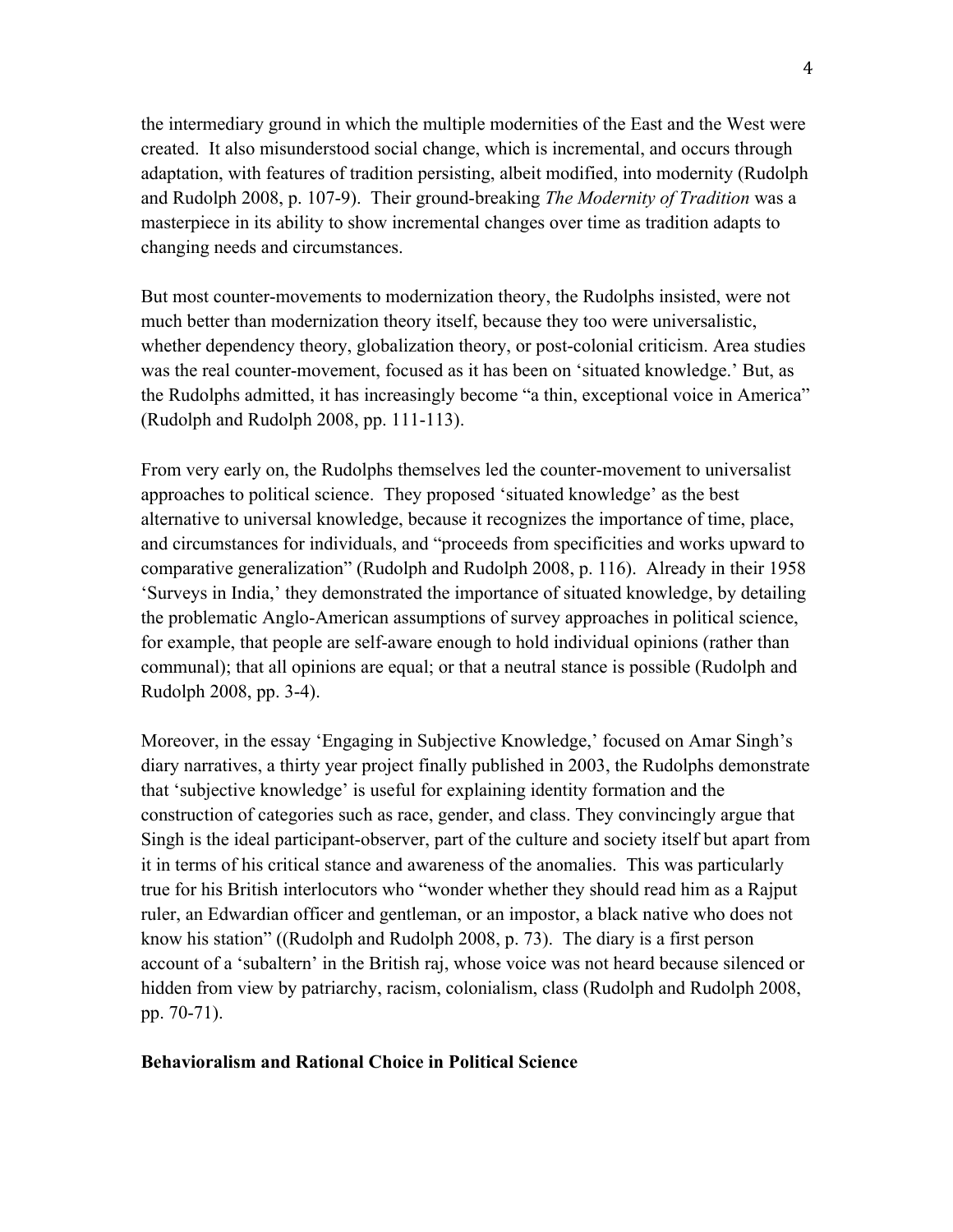By the 1960s and 1970s, behaviorism, also begun in the 1950s, had for the most part submerged the old institutionalism as well as political systems approaches, becoming the predominant approach in political science, with its focus on individuals and their behavior (Somit and Tanenhaus 1982). 'Methodological individualism' replaced the 'methodological holism' of structural-functionalist and Marxian approaches while the old institutionalism was dismissed as mere description. The behavioral 'revolution' sought to explain the "phenomena of government in terms of the observed and observable behavior of men" (Truman 1951—cited in Dahl 1961b) and rejected the normative biases of both structural-functional and Marxian approaches in favor of 'objective' empirical observation—since the political scientist was concerned with "what *is*, as he says, not what *ought* to be" (Dahl 1969). In addition, most behaviorists assumed that "human and social behavior can be explained in terms of general laws established by observation" (Przeworksi and Teune 1970, p. 4) and sought to develop precise techniques by which to measure data and to demonstrate the validity of law-like theories (Kirkpatrick 1971, pp. 71-3). As a result, that which could be most readily quantified, such as voting and public opinion via electoral studies, survey research, and opinion polling, became the focus. Where this was more difficult, rational choice (or public choice) approaches were pioneered using mathematical models drawn from economics—most notably with the work of Anthony Downs (1957).

In the meantime, systemic political scientists did not abandon their approaches, but rather added behavioralism to it. Most systemic political scientists tended to agree with the reductionists that their theories were to be validated according to lawlike methods, but they nevertheless assumed the systemic approach itself to be justifiable on its own terms (e.g., Easton 1953; Dahrendorf 1959, p. 117; Almond and Powell 1966, pp. 10, 300, 322).

The Rudolphs were equally critical of the behavioral turn in political science along with rational choice models. They originally developed their arguments about 'subjective' social science largely in opposition to the assumptions of behavioralists in the 1960s. At the time, the apposition was the right one. But given their understanding of 'situated knowledge'—and especially in light of on-going epistemological debates, discussed below—we would do better to call this 'intersubjective' social science.

As time went on, the Rudolphs also applied their critiques to the 'new generations of universalism.' For rational choice in particular, they contended that its "disregard for the collective and the particular does more violence than did modernization theory to scholarship that aims to distinguish and characterize cultures and societies" (Rudolph and Rudolph 2008, p. 110-111). In the essay "Perestroika and its Other, " moreover, Susanne Rudolph offered a systematic contrast between the self-proclaimed 'scientific mode of inquiry,' represented by rationalist modeling and empiricist causal and statistically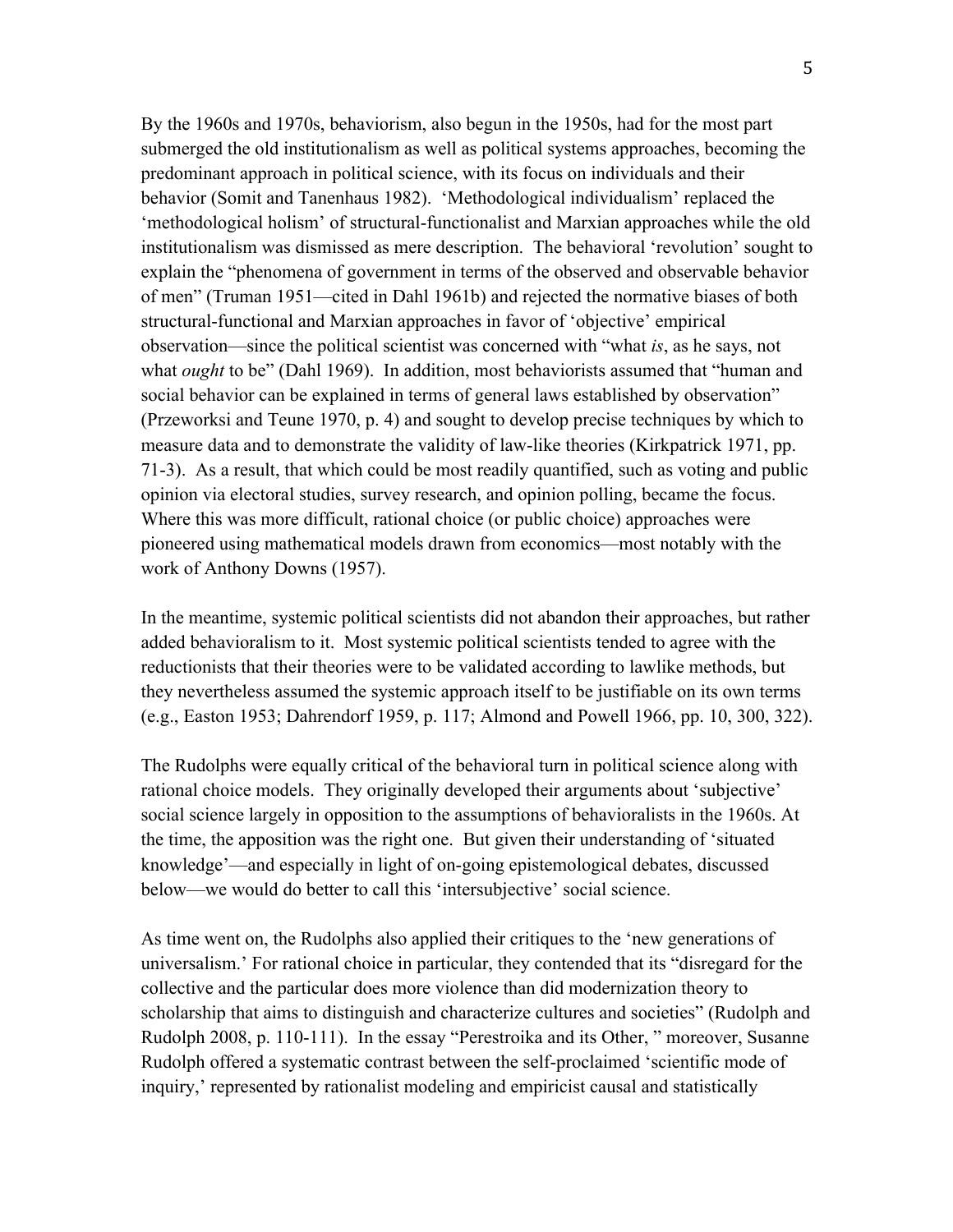probable explanation, and the 'interpretive mode of inquiry.' While the 'scientific' emphasizes certainty, parsimony, cumulative knowledge, causality, singularity of truth, universalism, and objective knowledge, the 'interpretive' values contingency, thick description, non-linearity, meaning, multiplicity of truth, contextualism, and subjective knowledge (see discussion in Rudolph and Rudolph 2008, p. 123-128).

But for all their critiques of systemic, behavioral, and rationalist modes of explanation, the Rudolphs do not dismiss these or any other approaches completely out of hand. They mainly ask for a place for interpretive approaches. As Lloyd Rudolph indicates by the title of his Perestroika-related essay: "Let a Hundred Flowers Bloom, Let a Hundred Schools of Thought Contend," their intention was to make the case for pluralism and against monopoly (Rudolph and Rudolph 2008, p. 130). For the Rudolphs, knowledge is pluralist, and therefore there should even be room "for the imaginative truths found in literature, myth, and memory; for the archival truths of history; for the spiritual truths of religions and religious experience; and for the aesthetic truth of the visual and performing arts." In support, they cite Max Weber's advocacy of multiple epistemes and diverse forms of knowledge (Rudolph and Rudolph 2008, p. 76). And notably, the Rudolphs (2008) themselves use a rich variety of methods to situate knowledge, including class interests, state organization and institutional regularities, cultural frames, as much as communities' ideas and leaders' media discourse.

On a personal note, I should add that the Rudolphs greatly influenced my own intellectual trajectory, both in terms of theoretical and empirical work. The theoretical influences began with my dissertation (with Susanne as chair of the committee). In it, I sought an epistemological justification for methodological pluralism in political science by looking to the philosophy of science and social science. Elements of this investigation much later served as a springboard for discursive institutionalism. The Rudolphs' empirical influences are equally important, as I too have used a variety of methods to situate knowledge—albeit first in France and then Europe rather than India—in order to explore questions about the role of the state, the nature of capitalism, the impact of neoliberal ideas, and the effects of a supranational 'state' (the European Union) on national political economies and democracies.

# *Debates in the Philosophy of Science and Social Science and their Implications for Political Science*

One cannot 'situate' the knowledge and development of political science between the 1950s and 1970s without also considering the philosophies of science and social science. These disciplines were equally riven by debates focused on the nature and limits of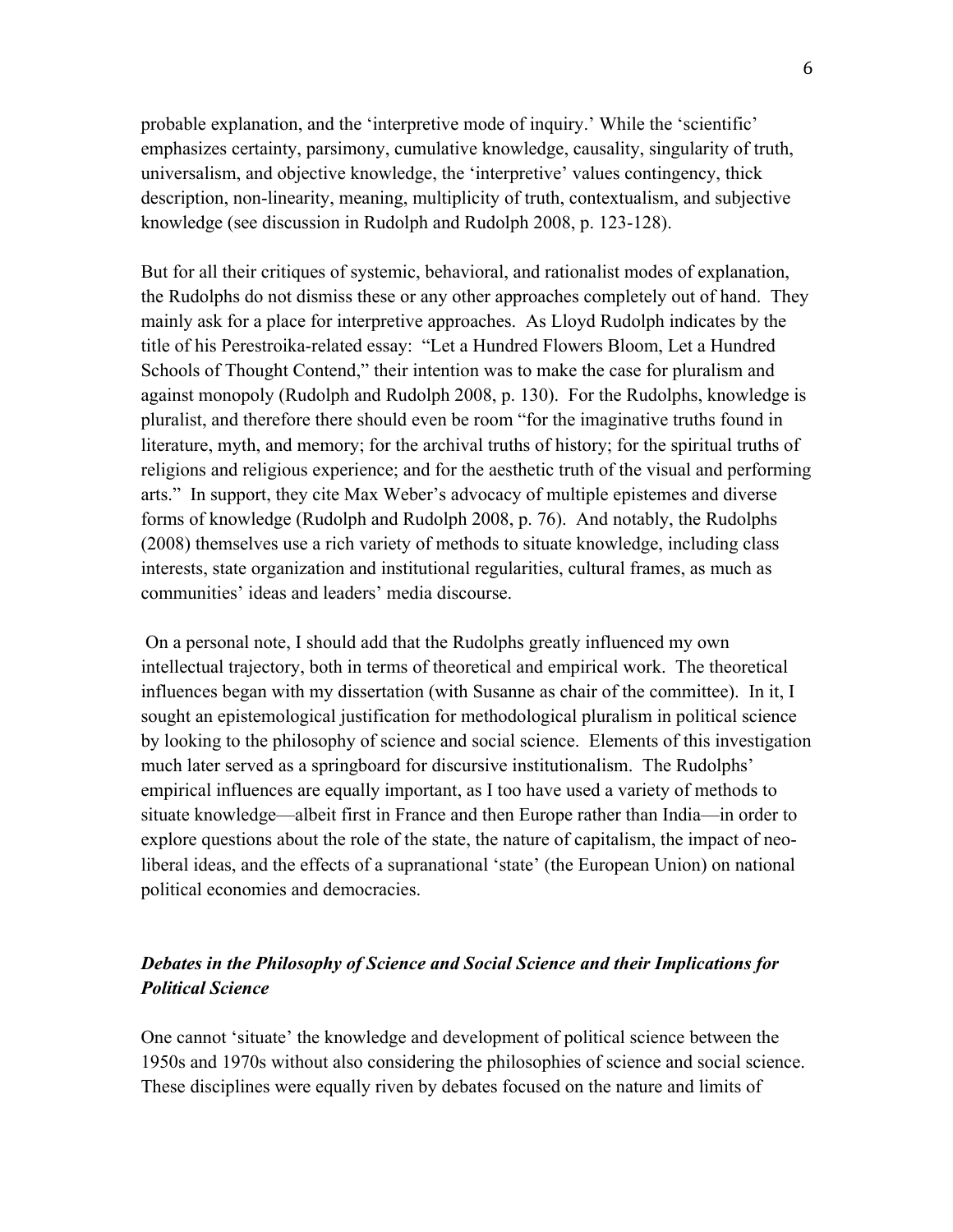scientific explanation and its application to the social sciences. Political scientists followed these debates, and used them in their own discussions about the nature of political 'scientific' explanation.

In these years, battles raged among over what constituted 'scientific' explanation, which criteria established scientific validity, and whether social science could be 'scientific' in a manner similar to physics or some other natural science. The philosophy of science itself divided into four rival approaches that mirrored the different approaches to explanation in the social sciences: lawlike, systemic, historical, and interpretive. Mixed in with divisions over which kinds of explanation were most truly 'scientific' were epistemological debates about whether the pursuit of knowledge was based on a truth standard, or whether it was success, progress, or creativity that made for scientific validity. The only thing these four approaches held in common was the view that the social sciences could not be sciences on a par with the natural sciences. The philosophy of social science was equally divided between those who believed that social science could indeed emulate lawlike explanation in science and those who instead argued that it was something entirely different, requiring interpretive and/or historical explanation.

These debates had a significant influence on political science, in particular for those political scientists who began pushing for an 'objective' political science that was methodologically centered on verification (or falsification) through reduction and quantification; and for those who believed that political science, even if it could not establish truth or even close approximations to it, could be validated via standards of success or progress. But there was also pushback from political scientists who held to more qualitative, interpretive and historical approaches, more 'situated' in culture and time and 'reflexive' in terms of agents. The Rudolphs were prominent among this latter group.

The main epistemological concern behind all such debates was how to navigate between the Scylla of absolute truths—where universalist generalizations risked imposing an 'imperialism of categories' on different cultural and temporal contexts—and the Charybdis of relativism—where no comparisons, let alone generalizations, were possible across cultures or time. Many worried that if there were no rationalist 'truth,' no 'objective' material reality, then there would be no way to protect contextualized (social) 'scientific' explanation from the radical relativism of 'anything goes,' in which power and subjectivity could trump truth and objectivity. But need we necessarily end up with radical relativism if we give up on rationalism grounded in the philosophy of science? The Rudolphs themselves took a middle way through this debate, with their advocacy of multiple truths and their commitment to providing a pluralism of perspectives on reality in order to avoid the twin dangers of imperialist absolutism and radical relativism. This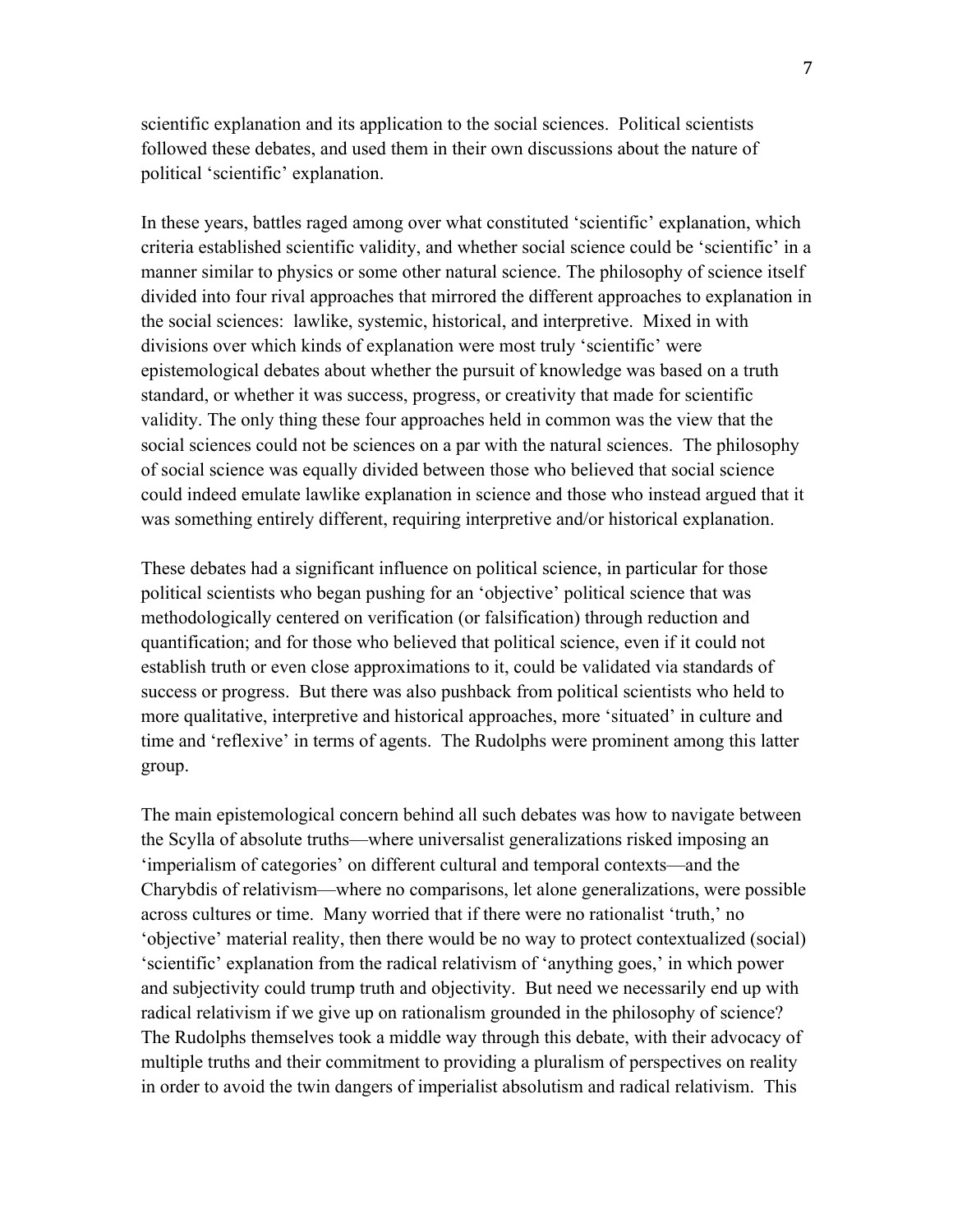helps explain Lloyd Rudolph's fondness for Graham Allison's "The Essence of Decision," in which he sketched out the multiple governmental understandings of the Cuban missile crisis.

As argued below, we face these twin dangers mainly if we start with a philosophy of science that goes from 'particles to people' rather than with a more society-focused, interpretive philosophy of social science that goes from people to particles. In fact, if we look more closely at how philosophers of science explain science—and mostly physics at that—we can see that they use the four main modes of explanation in the social sciences. Why, then, limit social scientific explanation to the lawlike instead of accepting a pluralism of methods grounded in all four social scientific modes of explanation?<sup>1</sup>

## **Debates in the Philosophy of Science**

The philosophy of science between the 1950s and 1970s was split into four rival approaches that mirrored the different approaches to explanation in the social sciences: lawlike, represented by the logical empiricists' theory of verification of universal laws (e.g., Hempel 1965, Nagel 1961) all the way through to Popper's (1970) theory of falsification; systemic, epitomized by Kuhn's (1970) paradigm theory; historical, developed by Stephen Toulmin (1974) in terms of evolutionary 'disciplinary enterprises'; and interpretive, embodied by Michael Polanyi' (1958) 'tacit knowledge.' In addition were mixes of approaches, including Lakatos' (1971) mix of systemic and lawlike in 'research programmes;,' Laudan's (1977) mix of historical and lawlike in 'research traditions;' and Feyerabend's (1981) mix of systemic and interpretive in 'cosmologies.' But even as each of these approaches in the philosophy of science sought to explain scientific knowledge according to one overall ontology and epistemology, their explanations were based on very different ontological and epistemological premises, and all risked relativism sooner or later.

Philosophers of science who used a lawlike framework of analysis—which shares its explanatory ideals about the importance of causal or statistically probable explanation with behavioral and rationalist social scientists—run from logical empiricists like Carl Hempel (1965) and Ernst Nagel (1961), who insisted that progress toward universalistic knowledge in science proceeds by using methods of verification to establish the absolute truth of lawlike (hypothetico-deductive or deductive-nomological) propositions, through to Karl Popper. Popper's method of falsification, however, by the time he wrote *Logic of Scientific Discovery* (1961, pp. 273-76) could only reach proximity to truth. His method itself became increasingly informal, with science in *Conjectures and Refutations*

<sup>&</sup>lt;sup>1</sup> This was the main conclusion of my dissertation (PhD in Political Science, University of Chicago 1981), "Meaning and Method in the Natural and Social Sciences and its Implications for Political Science," with Susanne Rudolph as Chair, Stephen Toulmin from the Committee on Social Thought as the main reader, and David Greenstone as third reader.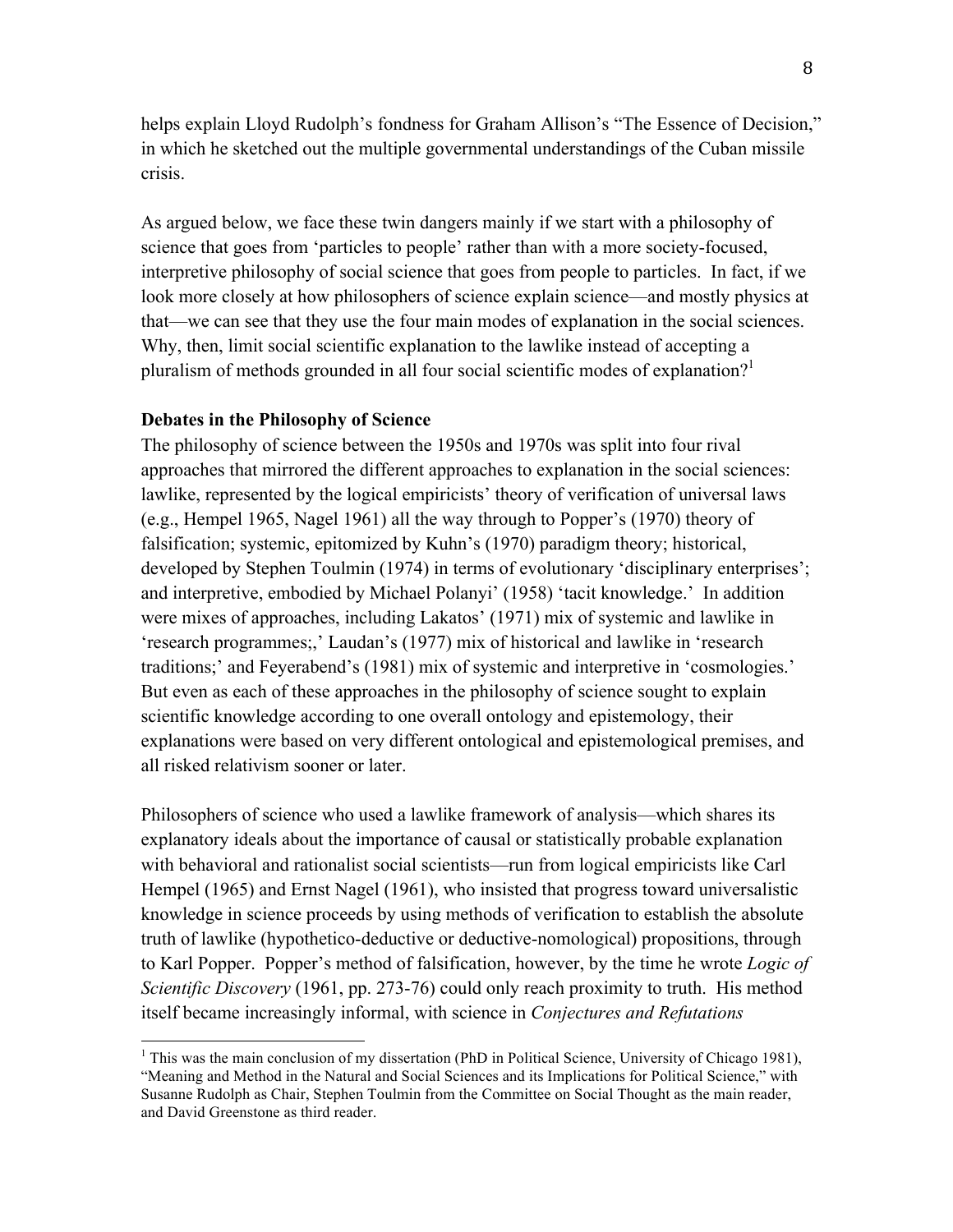involving "progressing from problems to problems" because every new theory builds on the old, raising new problems while solving old ones, and correcting or contradicting the previous theory where necessary (Popper 1965, p. 222). Finally, by *Objective Knowledge,* Popper's (1972, pp. 163-89) explanations could take any form, so long as they solved problems, even if they did not formally reduce to lawlike terms (see discussion in Schmidt 1988a, pp. 176-8). Substituting problem-solving for truth and using the language of falsification even without lawlike explanatory practice emptied the logical empiricist enterprise of much of its substance, promoted a tolerance for many methods so long as they solved problems, and denied behavioral and rationalist political scientists the 'scientific' trump card they had come to take for granted.

For behaviorist political scientists, the logical empiricist emphasis on the search for truth through verifiable lawlike generalizations, as per Carl Hempel (1965), fed directly into their own lines of argument. But they also had little difficulty moving from an emphasis on logical empiricist verification to Popper's (1965, 1972) falsification, and then on to Popperian problem-solving. The latter Popper equally left the way open to nonbehavioral political scientists to use the language of falsification and problem-solving as legitimation or better, cover, for their non-reductionist explanations (including systemic, despite the fact that Popper had explicitly rejected it as metaphysics). But Popper's work also opened the way for methodological pluralism. Interestingly, Gabriel Almond, having followed the behavioral pied piper in earlier years by adding it to the systemic, insisted by the late 1970s on the need to abandon the exclusive use of lawlike methods in a plea for pluralism because "in 'good' science, methods are fit to the subject matter rather than subject matter being truncated or distorted in order to fit it to a preordained notion of 'scientific method'" (Almond and Genco 1977).

Around this same time, the truth-basis for lawlike philosophy of science was also being undermined from another side (the following discussion builds on Schmidt 1988a). Thomas Kuhn's (1962/1970) 'paradigm' theory used a systemic framework of analysis typical of the sociology of Parsonsian equilibrium systems or, better, Marxian revolutionary theory, to reject the truth claims of the logical empiricists. With progress in science based on the revolutionary succession of fully incommensurable paradigms that die under the weight of accumulating anomalies, Kuhn got rid of the Popperian fig leaf altogether with regard to truth and certainty. He substituted a success standard for the truth standard, leaving a radical relativism in which there could be no understanding from one paradigm to the next. Imre Lakatos (1971) sought (unsuccessfully) to reapply Popper's fig leaf by positing overlapping (and therefore partially commensurable) research programs in which a method of 'sophisticated falsification' provided a (heuristic) success standard. Larry Laudan (1977) instead turned to a historical framework of analysis while building on Kuhn and Lakatos to similar effect, by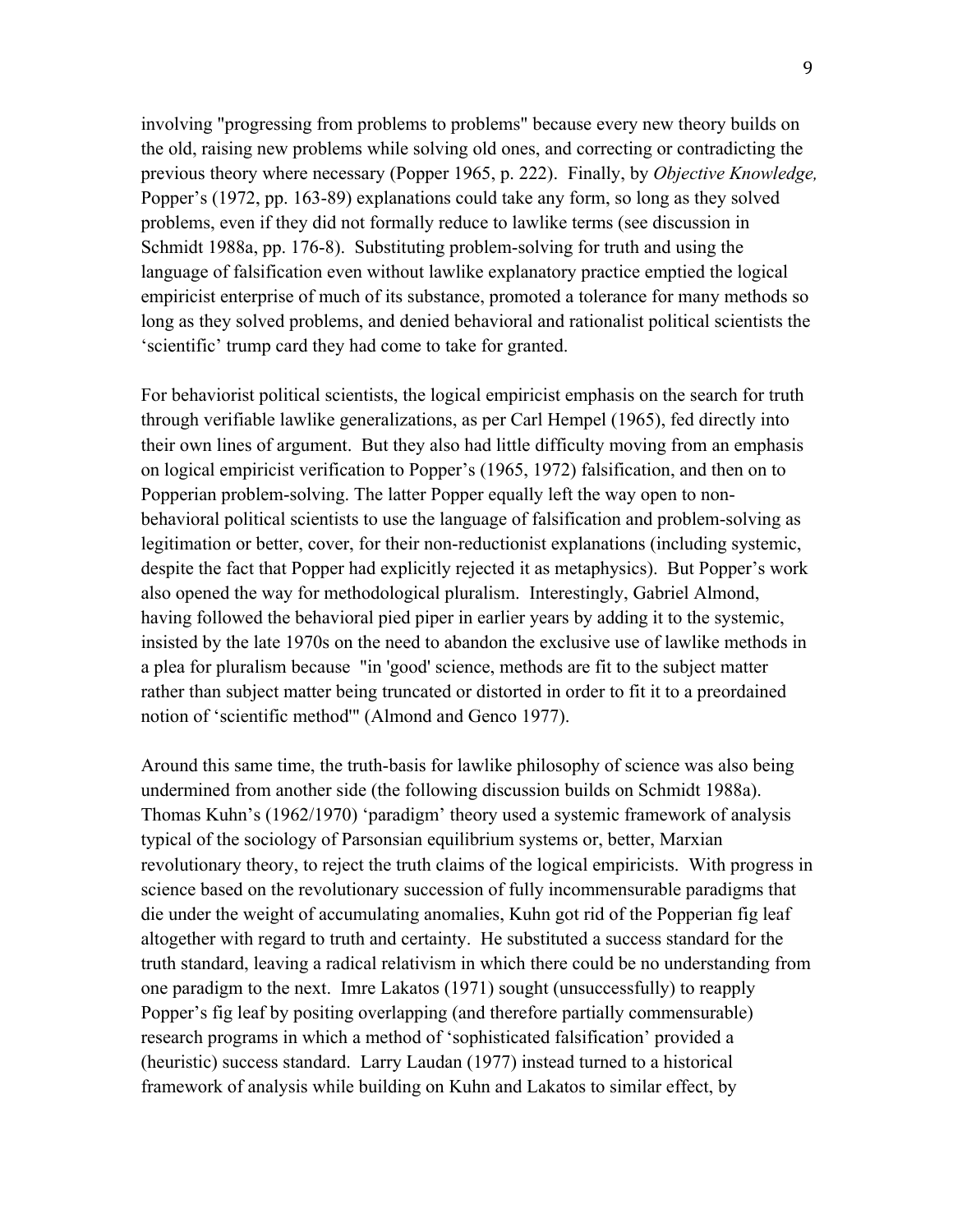identifying overlapping research traditions for which the standard was historical progress (rather than systemic success) through continues and discontinuities in ideas. But Laudan's weakness, much as that of Lakatos, came from his attempt to identify 'objective' standards that stood outside the ideas of the scientists themselves in order to avoid relativism. Paul Feyerbend (1978), by contrast, plunged wholeheartedly into relativism with his argument that physicists, like witchdoctors, construct 'cosmologies,' and that Popper himself ends up with 'anything goes' (Feyerabend 1981, p. 161).

Many behavioralists jumped onto the Kuhnian or Lakatosian bandwagons (but not Feyerabend's), seeing revolutionary change in incommensurable paradigms or incremental change in overlapping research traditions as the way to build a scientific social science. But rather than taking this to mean that they should welcome a pluralism of methods, they began to argue that even if they may no longer have had truth on their side, they at least were still the predominant paradigm—as (an earlier) Gabriel Almond (1966) himself proclaimed in his inaugural address to the American Political Science Association, a decade before his conversion to Popperian methodological tolerance. Power and success had replaced truth.

Political scientists generally (although not the Rudolphs) missed out on two other approaches in the philosophy of science: historical and interpretive. The historical approach was developed most extensively by Stephen Toulmin (1972), a close friend of the Rudolphs at the University of Chicago (and the main reader of my dissertation). Toulmin consciously modeled his approach on Darwinian biology rather than on physics—despite identifying physics as the ideal 'compact' science. Here, 'disciplinary enterprises' escape relativism with a standard not of truth or success but rather of historical progress, with the genealogy of disciplinary concepts, problems, procedures, and ideals affected by the extent to which scientists' intellectual concerns complement or compete with their social concerns over time, leading to disciplinary evolution, extinction, or unchanging continuity (Schmidt 1988b).

Even earlier than this, we find the interpretive framework of analysis of Michael Polanyi (1958)—also a Rudolph reference. For Polanyi, scientists' 'personal knowledge' informs the often unconscious rules of science which are at the basis of scientific explanation—rather than lawlike propositions, systemic paradigms, or historical enterprises—while the creativity of the scientific imagination is the standard of evaluation rather than truth, success or progress (see Schmidt 1988a, pp. 191-97). This is all about 'tacit knowledge,' which is developed and carried by 'succeeding generations of great men,' and networks of scientists in epistemological communities. This approach finds echo by the 1980s in the work of anthropologists of science like Bruno Latour and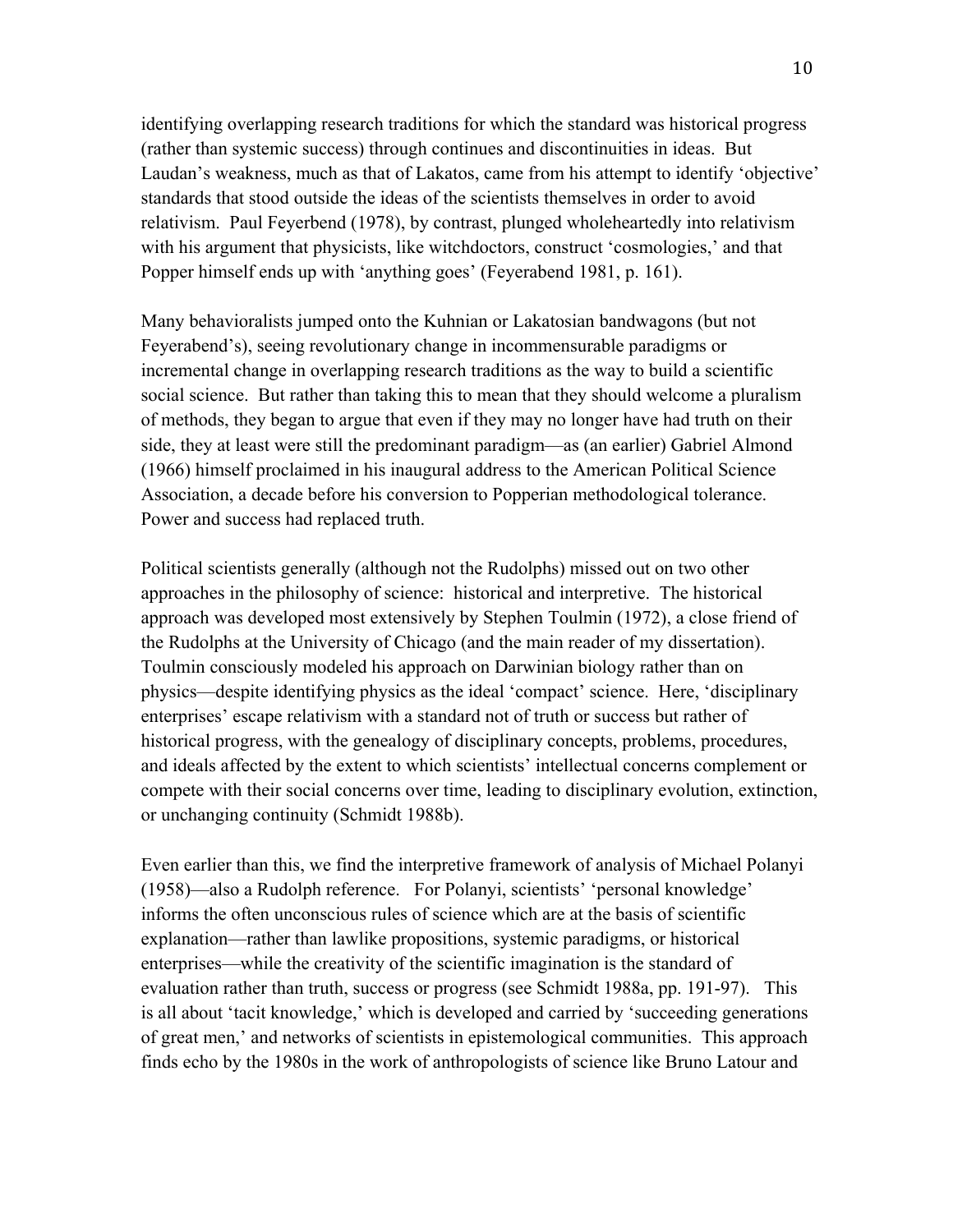Steve Woolgar (Latour and Woolgar 1986), who track the 'everyday life' of the laboratory.

In all these approaches, then, the search for standards by which to establish objective truth gave way to relative truth or to other standards of evaluation, none of which solved the problem of relativism. This helps explain why more recent philosophers of science have been attracted to 'critical realism,' which traces its roots back to the ambivalence of Bashkar (1979) and others to choose between beliefs in, on the one hand, proximate truths established through standards of empirical verification or falsification of (objective) explanations and, on the other hand, beliefs in relative truths established through standards of evaluation based in the success, progress, and/or creativity of (subjective) ideas. Critical realists, in other words, remained on the fence, trying to reconcile what are essentially irreconcilable approaches grounded in different ontological and epistemological presuppositions.

What is the moral of this fourfold story, then? Philosophers of science from the very beginning have had very different approaches to scientific rationality that mirror the four main methods of explanation of the social sciences. This suggests that if we were to look at what philosophers of science do when they explain science rather than what they say, we would see that they use the methodological approaches of the social sciences to explain 'science.' But if the philosophy of science is social science applied to science, and pretty rudimentary social science at that, why should so many political scientists seek to emulate science (poorly), especially since the science in question is itself mostly a stylized and idealized version of physics? They would do better to stop trying to emulate the logical empiricist idealization of physics and get on with the task of explaining political reality with as many methods as are appropriate.

This is all the more sensible since all four kinds of philosophers of science themselves did not believe that the social sciences could be 'scientific' in the manner of the natural sciences. Nonetheless, the logical empiricists and Popper still urged social scientists to adopt lawlike approaches so as to reduce all social science propositions to verifiable or falsifiable hypotheses, even if these could never be as good as those of the natural sciences. As for Kuhn, although he left open the possibility that the successful transition to a paradigm-guided social science "may well be occurring today" (1970, pp. 19-21), he insisted that it was a much more difficult transition for social scientists than natural scientists because social scientists are not as insulated from the concerns of society and even often tend "to defend their choice of research problem chiefly in terms of the social importance of achieving a solution," something natural scientists never do (1970, pp. 163-4). Toulmin similarly found that the natural sciences had for the most part developed as historically rational, 'compact' disciplines, with common sets of intellectual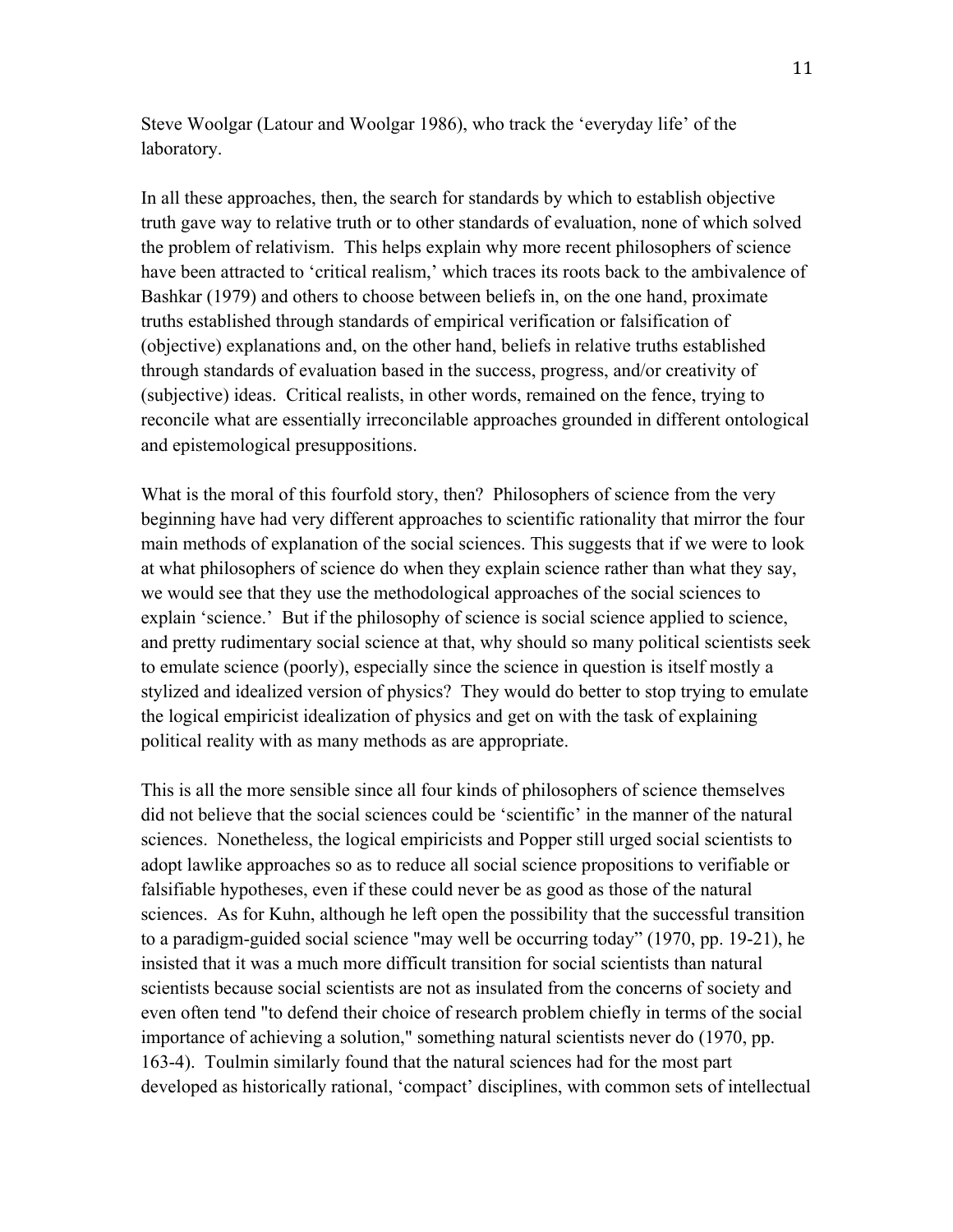concerns and reinforcing social concerns, while the social sciences had not, and therefore were hardly rational, "would-be" disciplines that could not achieve historical progress because social scientists' competing social concerns undermined their already vague and often contradictory intellectual concerns (1974, pp. 360, 380). And much like the others, Polanyi found that whereas the interpretive frameworks of all the natural sciences tended to be highly creative, because natural scientists had generally achieved a consensus on how to choose among frameworks, and were reinforced in their work by society (1958, pp. 216-17), the social sciences tended to be much less creative because social scientists could not achieve a consensus on how to choose among interpretive frameworks, nor were they reinforced by society (1958, pp. 203-4).

So the question for social scientists and philosophers of social science is whether, given the difficulties of applying the 'scientific' reconstructions of philosophers of science to social science, they should even attempt it. And why, in any case, should we apply such approaches developed for 'particles' to people? As Fritz Machlup (1969) once noted, 'if molecules could talk,' we would be in a very different universe indeed. In short, why would social scientists have wanted to subsume their own explanations of social science and society under a much narrower explanatory approach focused on science, especially one that philosophers of science themselves insisted applied poorly to social science and society? This question was very much at the core of the Rudolphs' commitment to a truly 'social' science, which starts with society rather than science, and focuses first and foremost on human agency and understanding. Such a commitment may help explain why Susanne Rudolph's main theoretical reference point was Max Weber's social theory rather than the philosophy of science—and why both Rudolphs mainly valued philosophers of social science who challenged 'scientistic' approaches to society.

#### **Debates in the Philosophy of Social Science**

Many philosophers of social science found the conclusions of philosophers of science that their approaches did little to explain social science—unsurprising. For such philosophers, in particular those focused on historical or interpretive approaches to social scientific explanation, the phenomena explained by the social sciences were categorically different from those of the natural sciences. Their focus was on the phenomena of social science *per se*, and what that meant for a truly 'social' science.

The basic argument of such philosophers of social science was that the reflexivity of social phenomena—the fact that social scientists are themselves social agents and that social agents can change their behavior in response to accounts of their actions—made lawlike explanation modeled on physics inappropriate for the social sciences. As Peter Winch (1958, pp. 127-8) explained it: "the concept of war belongs *essentially* to my behaviour. But the concept of gravity does not belong essentially to the behaviour of a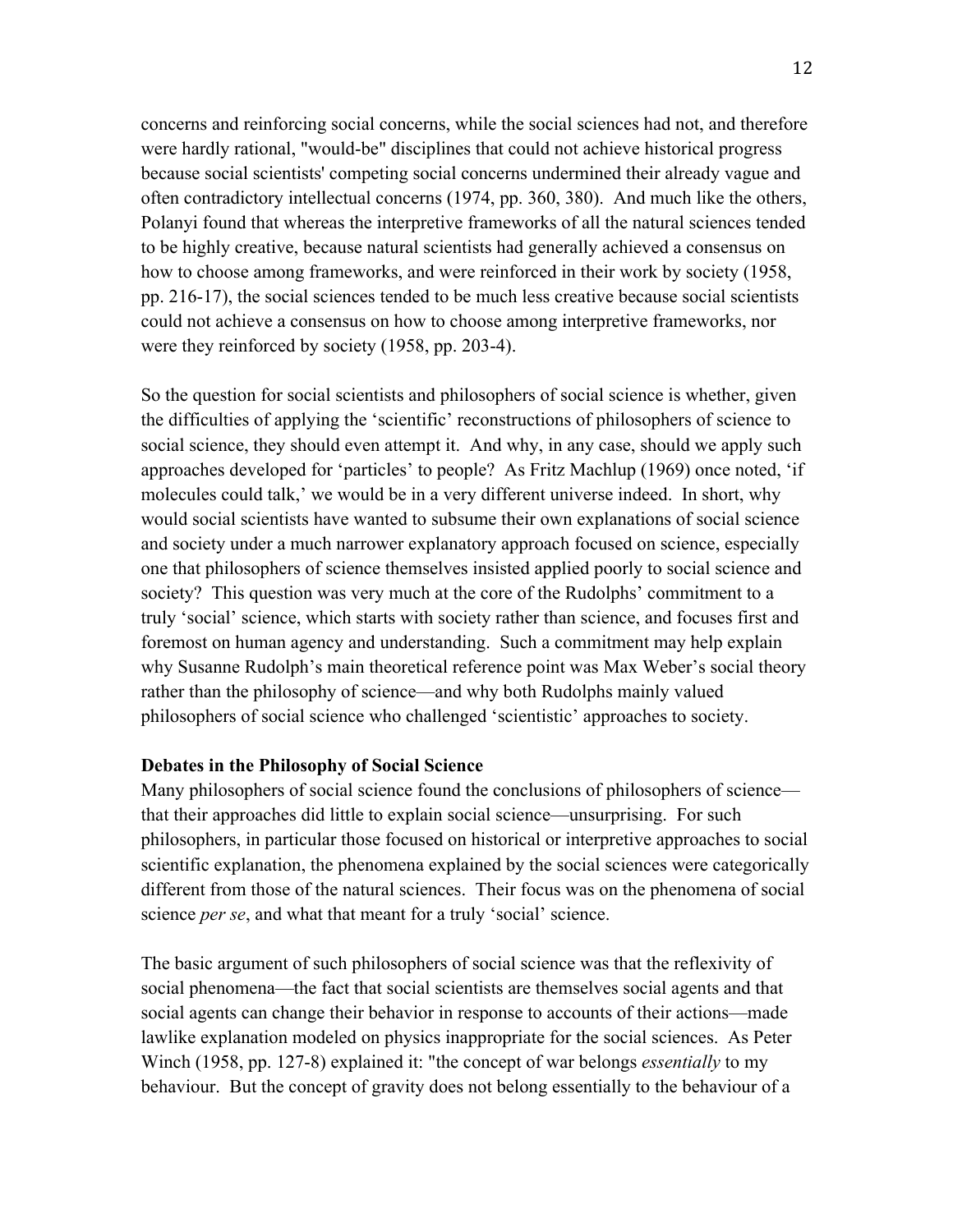falling apple in the same way: it belongs rather to the physicist's *explanation* of the apple's behaviour." He also argued in a similar vein that any attempt to predict behavior was bound to fail because with the subject matter of interpretive explanation, just as with the historical, we might *expect* a social agent to act a given way but we cannot *predict* it in a lawlike sense (1958, p. 94). This is grounded in Ludwig Wittgenstein's (1968, I #581) insistence that: "An expectation is embedded in the situation from which it arises" and therefore comes from a calculation involving common sense, not a deduction from some law. It is also at the very basis of the Rudolphs' interpretivism and their rejection of behaviorism.

Moreover, against logical empiricist and behaviorist assumptions that reduction does not deny the individuality of actions, only the need to examine them individually (e.g., Hempel 1965, pp. 253-4), interpretivists insisted that social agents' words and actions are both individual and non-reproducible. And the only way to understand them, therefore, was in terms of the rules of the culture itself. Such understanding, as the anthropologist Clifford Geertz (1979, pp. 217-18)—another Rudolph colleague and friend at University of Chicago—suggested in his interpretation of the Balinese cockfight, required "a Balinese reading of Balinese experience, a story they tell themselves about themselves." For Geertz, comparisons across cultures were certainly possible, but only to "define their character in reciprocal relief" (1979, p. 223).

Additionally, interpretivists found that the determinism in lawlike explanation, much as they might have tried to deny it, even carried over to the work of those such as Mancur Olson (1965) or Anthony Downs (1957) who subsumed the interpretive under the lawlike in economic or public choice models and in game theory. By attempting to set the statistical probabilities that political agents will act in one or another of a given set of rational ways, thereby following the pre-established rules of a given economic or political context, rational choice theorists assumed that individual agents were actually bound by those rules and could not, therefore, contrary to Wittgenstein's (1968, I#83) suggestions, "alter those rules as they go along" or even "create new ones." In short, when the lawlike model was used to explain social agents' actions and intentions, the primary subject matter of interpretive explanation, it tended to entail a kind of determinism which contrasted quite sharply with the greater freedom assumed by the interpretive model. In the "thick description" of Clifford Geertz (1973), for example, although social agents may be in a sense determined by their cultural context, they are in another sense its determinants, since they are free if not always willing to try to change it.

The interpretive approach of the Rudolphs is very much in tune with interpretive social science, given that in 'situated knowledge,' at the same time that social agents inherit traditions that structure their lives, they also reconstruct those traditions, adapting them to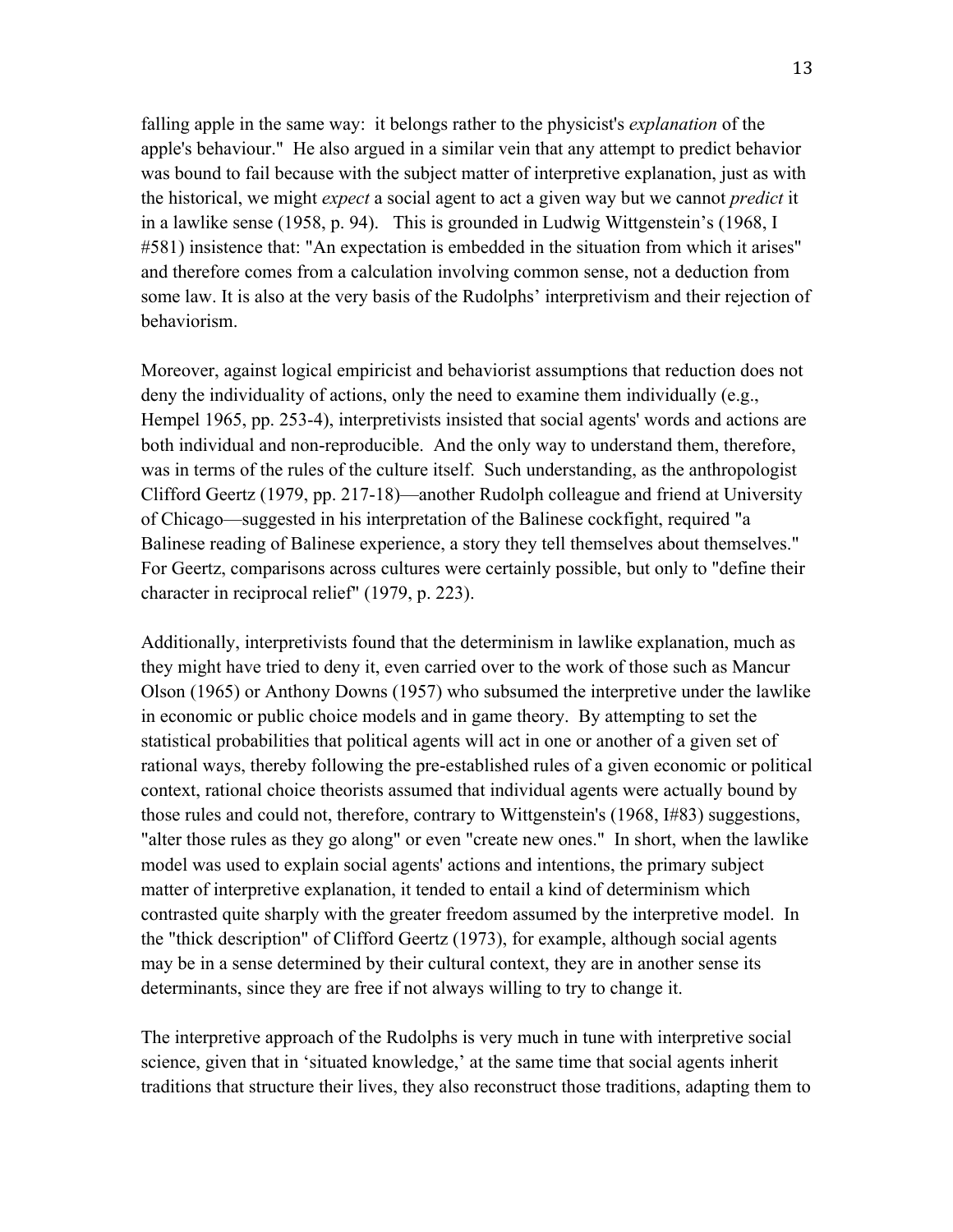the needs and desires of their time.This is at the very basis of the Rudolphs' understanding of the 'modernity of tradition. Similarly, (2008, p. 72), what makes the diary of Amar Singh particularly important is that, though the account of an individual, it also reveals the 'rule-following', in Wittgenstein's terms, where "a few well-placed informants make it possible to discern that a rule is being followed." The Rudolphs' analysis of rule-following shows how this approach can reveal insights on important issues concerning both structure and agency, so as "to suggest actors' subjective knowledge can give us a handle on the politics of identity and category formation" (Rudolph and Rudolph 2008, p. 73).

Interpretivists generally considered the difficulties involved in cross-national research to be much greater than what logical empiricists and behavioral social scientists admitted when they insisted that such problems were merely technical, involving the need for better translation, data collection, and interpretation (e.g., Nagel 1961, p. 500). Because interpretive explanations accounted for social agents' words and actions, which could have very different meanings from one culture to the next, Winch (1958, pp. 35, 51, 119) argued that they could not be subsumed under cross-cultural, statistically probable laws. And to seek to establish such laws, as Alasdair MacIntyre (1967, p. 175-7, 184) insisted, was therefore to risk imposing social scientists' own set of cultural rules on all other cultures studied by asking questions that make good sense only for their own culture. As Charles Taylor (1979, pp. 34-5) similarly noted, what makes sense in one culture may not make any sense at all in another.

We should add here that historical explanation is similarly irreducible to lawlike generalizations. But it is itself different from interpretive explanation, despite the fact that the two often appear together—as they do in the Rudolphs' own work. Interpretive approaches combine with the historical in studies which, according to the philosopher of history R. G. Collingwood (1969, pp. 214-15), did best because they looked at both the "inside" of events involving individuals' reasons for action and the "outside" involving the institutions and events which are the context in which individuals' words and actions must be understood. Other philosophers of history for the most part concurred. For example, W. H. Walsh (1974, pp. 133, 136-7) argued that historical explanations contain "colligatory concepts" which, unlike causal or statistically probable laws, serve to organize by tying together the disparate, sometimes previously unconnected events of history. William Dray (1964, pp. 97-104) added that because such concepts account for non-reproducible, often unique events that cannot be subsumed under statistically probable laws, historical explanations cannot be reduced to lawlike terms. Thus, most philosophers of history opposed reductionists such as Patrick Gardiner (1961, pp. 570-1) who saw uniqueness as at best only one aspect of historical events, and an unimportant one at that. They argued, moreover, that because the historical considers patterns of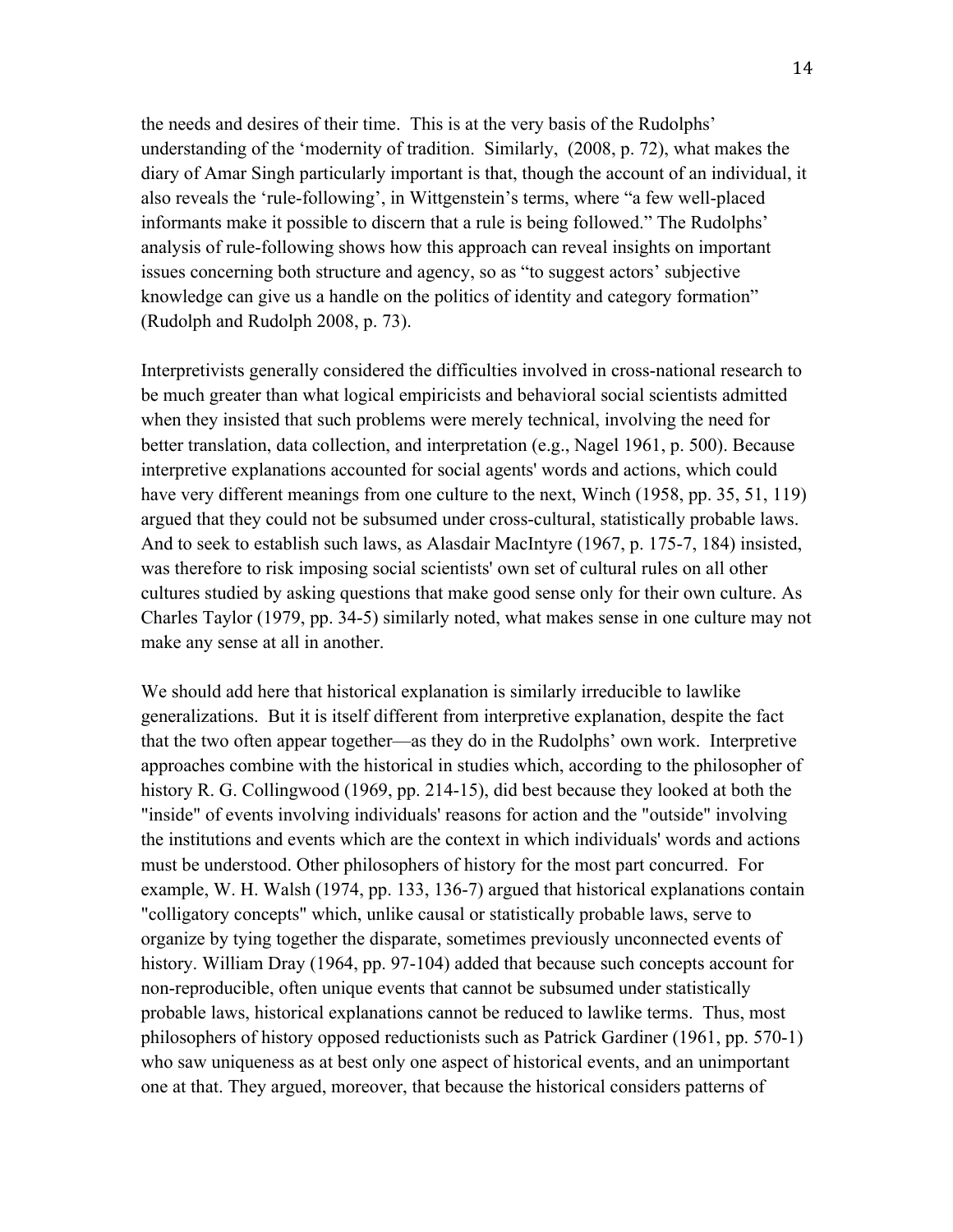development over time, it can *expect* certain things to happen but will not *predict* them. And its 'causes,' when discussed in narrative history, for example, are connected to one another in a chain of events that is not causal in any lawlike sense (Dray 1964, pp. 97- 104). Finally, as philosopher Michael Scriven (1959, pp. 464-6) suggested, even lawlike testing of historical generalizations, would yield very little, since historical generalizations are for the most part truisms, and will either be false if they fit the lawlike model, or true but trivial, and therefore inadequately general.

But if all explanation is so culturally and temporally contextualized, critics might ask: how can interpretive or historical explanation avoid relativism? The response from interpretive and historical philosophers of social science is that relativism is not such a problem because translation is always possible across cultures, reinterpretation across time. Thus, for example, Alasdair MacIntyre (1977, p. 464) sees change in 'dramatic narratives,' or our normal way of interpreting the world, as rationally based because the new always incorporates an understanding of the old. If epistemological crisis results from radical doubts about our dramatic narrative, crisis resolution comes, as in Shakespeare's Hamlet, with the "construction of a new narrative which enables the agent to understand *both* how he or she could intelligibly have held his or her original beliefs *and* how he or she could have been so drastically misled by them" (MacIntyre 1977, 455). In science as much as social science, MacIntyre, (1977, pp. 465-6) argues that the creation of a new narrative does not obliterate the old—as in Kuhn's paradigms—but rather rewrites it, explaining the failure of the old narrative as part of its new interpretation of the world. *Contra* Polanyi, moreover, MacIntyre (1977, pp. 461-5) argues against seeing "every man his own Galileo" because a scientific genius such as Galileo comes at a moment of crisis in the tradition, and achieves "not only a new way of understanding nature, but also and inseparably a new way of understanding the old science's way of understanding nature."

Finally, in order to get a clearer sense of the differences between knowledge and certainty in science versus social science, I have found illuminating the later Wittgenstein's (1972) little-noticed distinction in *On Certainty* between language-games based on our experience and those based on our pictures of the world (Schmidt 2008, 2012). Language-games based in our everyday experiences in the world are generally very certain, since they ordinarily admit of no doubts and mistakes—such as knowledge of one's own name and address, of the number of one's hands and toes, and of the meanings of the words one uses. By contrast, language-games based in our pictures of the world often follow from our (social) scientific interpretations of the world—such as belief in the existence of the earth one hundred years ago, in the events of history, in the temperature at which water boils, or, say, in the materialist incentives structures that determine economic behavior. These always allow for doubts, mistakes, and even gestalt switches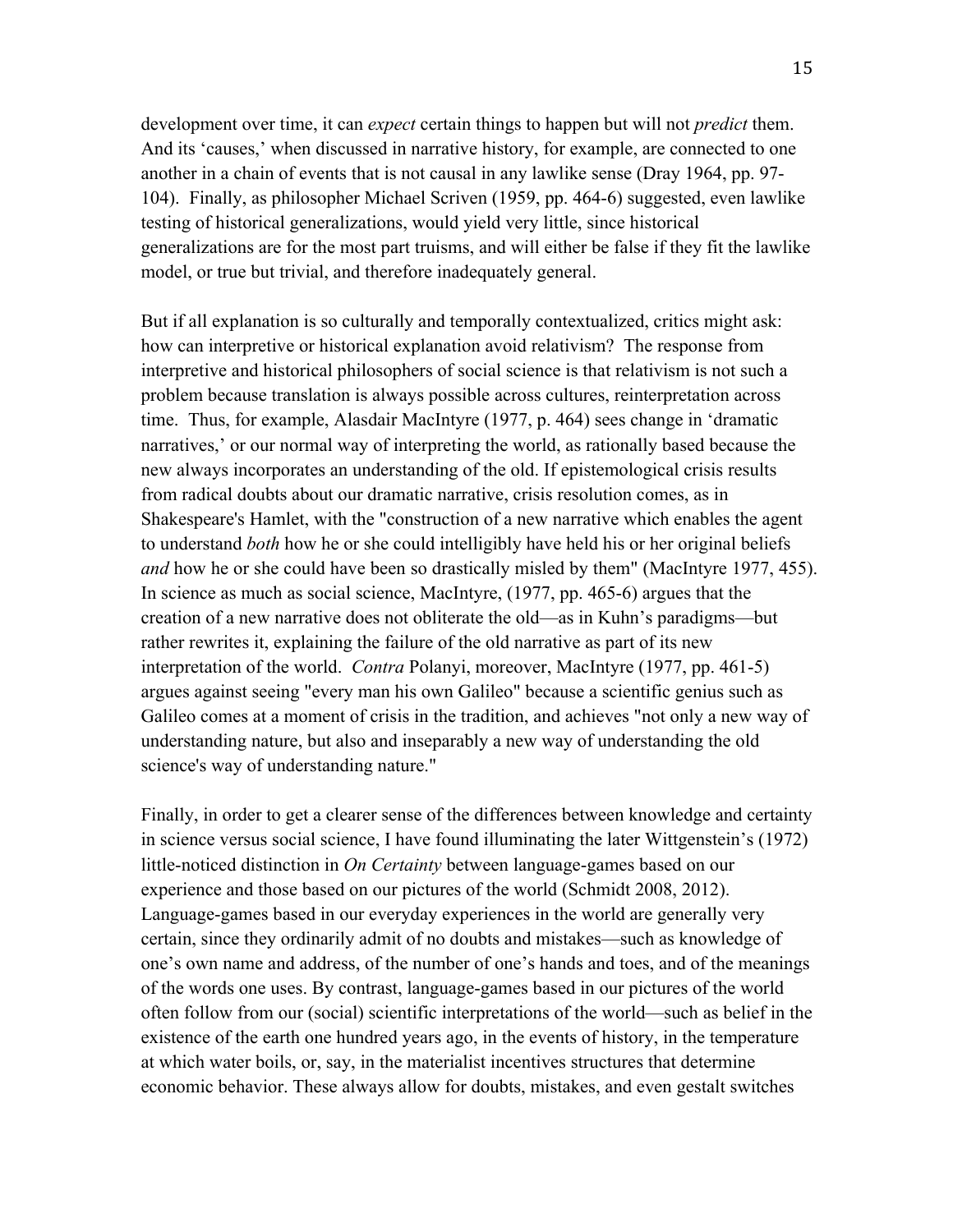or radical conversions, even though some such picture-games may also allow for much less doubt because they sit at the "foundation" of our picture of the world, as part of the very "scaffolding" of our thoughts (Wittgenstein 1972, #s 211, 234; Schmidt 2008, 318- 19, and 2012, 97-100).

This distinction between matters that have to do with our experiences of everyday life and those involving our pictures of the world suggests that social scientists' explanations have different kinds as well as degrees of certainty, depending on their objects of inquiry. In the social sciences, approaches based in historical and interpretive explanation such as the Rudolphs' tend to be closer to everyday experience in terms of the phenomena they seek to explain than the more systemic and lawlike explanations that are often closer to picture games. In interpretive and historical explanation, the "facts" about agents' experiences are usually not in dispute (at least until the advent of "post-truth" politics) even if the interpretations may be, and agreement on the facts is not likely to change radically even if there may be some question about which facts to take into account in the interpretation of events.

By contrast, the "facts" involving agents" pictures of the world, say, deduced through the mathematical models of economists—with their pictures of rational actors in the business of rationally calculating their interests in order to maximize their utility—can be upended, in particular when the models fail to predict, as in the massive financial market crash of 2007-2008 (Schmidt 2012, 98-99). That said, deep structures of meaning matter such as the ideas at the foundations of our understanding of the economic world continue, which helps explain why neoliberalism has remained resilient up until recently (Schmidt and Thatcher 2013; Schmidt 2016).

Even in the natural sciences, moreover, we can differentiate between knowledge based on pictures of the world and those closer to everyday experience. For example, changes in the theories of physics—say, from Newtonian mechanics to Einsteinian relativity—are very different from those in natural history—say between Linnaeus and Darwin. Whereas in physics the very nature of the phenomena described may change—from the 'elements' of the Greeks to subatomic particles—much as in Kuhn's (1970) duck-rabbit picture (first you see a duck, then a rabbit), they do not in natural history. An eagle remains an eagle for Darwin and Linnaeus. Only if we went from seeing an eagle perched on a cliff to a 'cleagle,' with the eagle inseparable from the cliff, could the change in the perception of the phenomena be similar (Schmidt 1988a, pp. 184-85, 2012).

Knowledge and certainty in the sciences as much as the social sciences, then, depend upon the extent to which the phenomena under consideration are available to social agents, whether as matters of their experience or as part of their pictures of the world.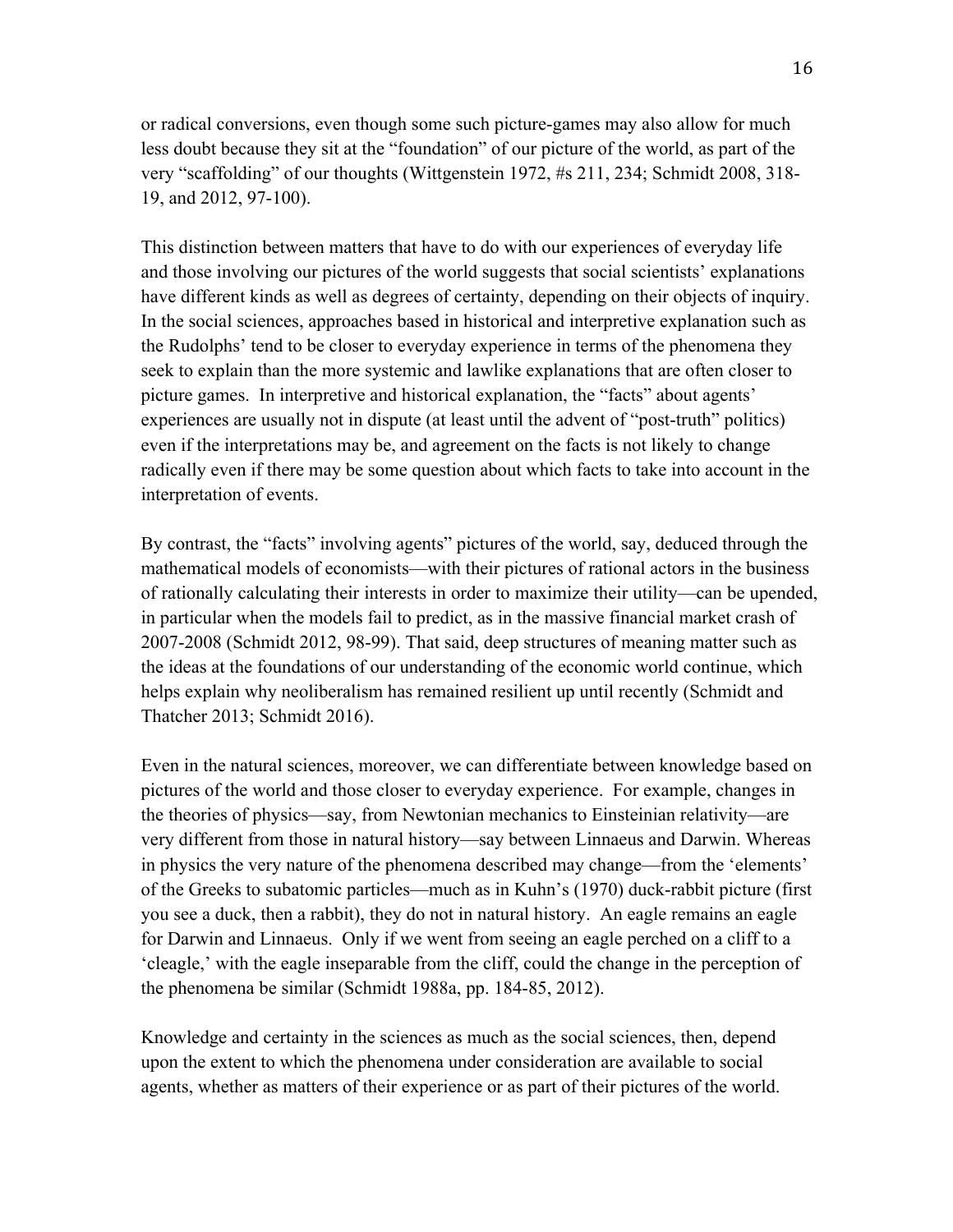And the more everyday the action, the more certain the understanding, but arguably the more difficult the job of persuasion if the goal is radical change—given the hold of tradition and 'situated knowledge,' which are likely to make adaptation and incrementalism the main dynamic for change.

#### *Updating Interpretivism via Discursive Institutionalism*

By the 1980s, political science had moved on. The philosophy of science and social science were no longer of interest to political scientists who had absorbed as much of the lessons as they saw fit. Some continued to believe in 'science' and the 'truth-based' nature of lawlike explanation, or at least in the need to develop universal generalizations based in rigorous causal models and statistically probable correlations via quantitative analysis. Many forgot the lessons of Kuhn, or never even learned them, whereas others assumed, following Kuhn, that whichever approach became predominant was correct by definition, because there was no other truth than that of success or usefulness, as decided by the scientific community itself.

In political science today, interpretivism still lives on, with many vigorous defenders. But it has become a minority sport, as has area studies. Since the 1990s, the methodological wars pitted other groups of scholars against one another. These consist of the 'new institutionalists': mainly the rational choice institutionalists—focused on rationalist logics, formal models and causal or statistically probable explanations—versus the historical institutionalists—concerned with logics of path dependencies, rules, and regularities—and even the sociological institutionalists—centered on logics of appropriateness, cultural frames, and norms. There are of course still self-defined 'interpretivists' out there, especially in area studies, public policy, and political theory, writing articles, books, and handbooks. But the field of comparative politics, and indeed, political science more generally, has changed the terms of debate, with the focus now on the different kinds of 'neo-institutionalisms' of various kinds. In joining in this debate through the invention of a 'fourth' new institutionalism that I have called 'discursive institutionalism,' I have been 'adapting' the tradition of interpretivism to current preoccupations. By focusing in on the substantive content of ideas and the dynamics of discursive interaction in institutional context, discursive institutionalism builds on interpretivism at the same time that it is in dialogue with the other neo-institutionalisms.

But beyond this, discursive institutionalism connects to other disciplines and theories as well, drawing on linguistics and philosophy, behavioral economics and psychology, anthropology and sociology, postmodernism and post-structuralism, policy analysis and communications studies, and more. As such, it seeks to constitute a broader field of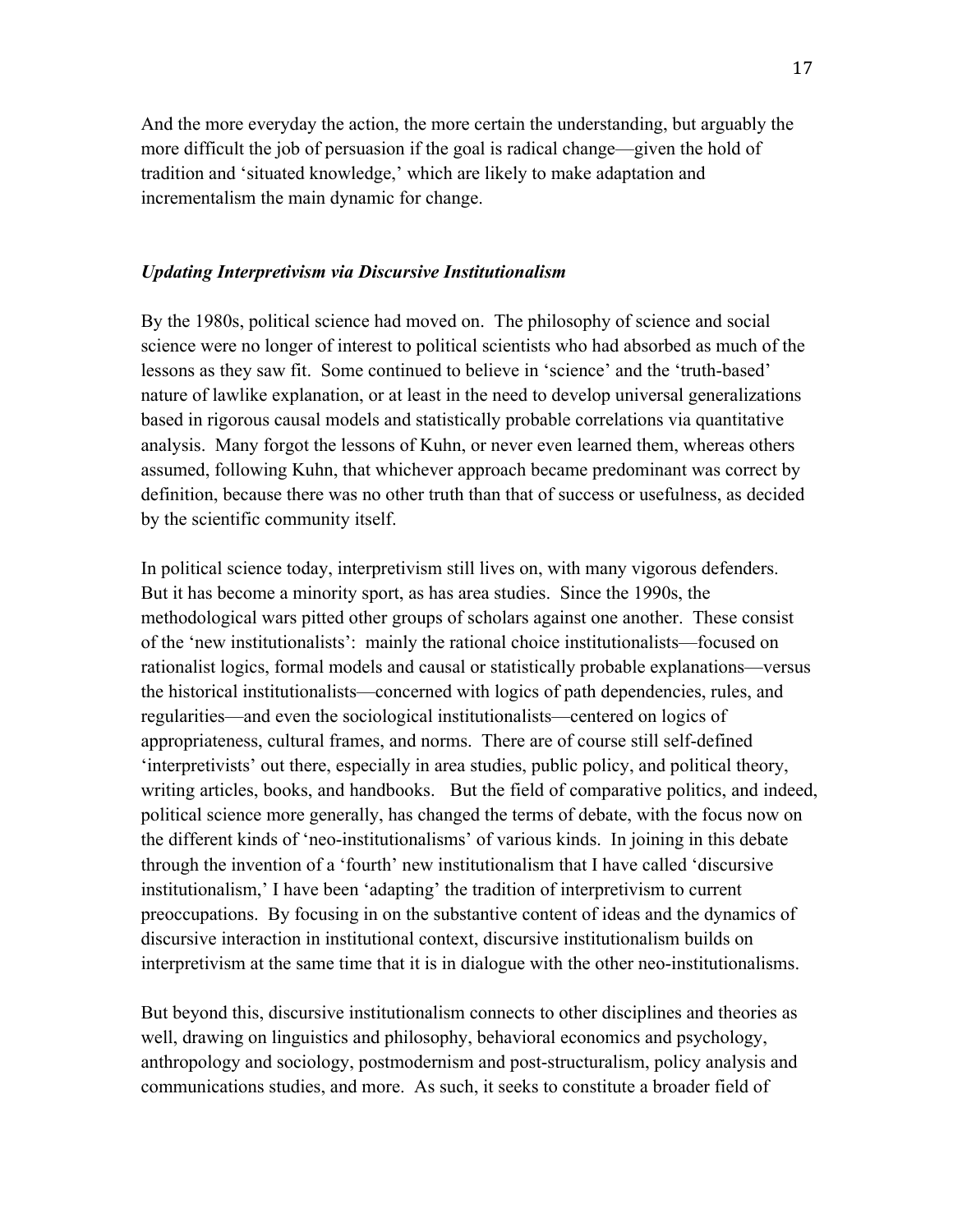inquiry that brings together all scholars concerned with ideas and discourse. With regard to political analysis in particular, moreover, discursive institutionalism is concerned not only with defining the different sorts of ideas and spheres of discursive interaction but also with exploring the ideational sources of power and legitimacy as well as the discursive dynamics of change, whether following from elite leadership or citizen mobilization.

#### **From the Three Older New Institutionalisms to Discursive Institutionalism**

'New institutionalism' has its roots in the 1980s and 1990s, with the desire by a wide range of scholars to bring institutions back into the explanation of political action. It was less focused on rejecting the 'old institutionalism' than on providing a counter to behaviorism. 'New institutionalism' was a response to the absence of institutional analysis, or of considering collective action as collective through composite or institutional actors. It rejected the reduction of political action to its methodological individualist parts, opposing the proposition that observable behavior was the basic datum of political analysis; that observation of political behavior reveals actors' preferences; that aggregating preferences explains collective decisions; and that collective decisions equal the public interest (Immergut 1998, pp. 6-8). In addition, these new institutionalists rejected all systemic approaches, including Marxian, with their *a priori* standard of justice based on pre-determined 'objective' interests such as class, gender, or social position (Immergut 1998, p. 11).

But while these new institutionalists have been united on the importance of institutions and in the rejection of behaviorism and systemic approaches, they have been divided along a number of other dimensions. These include their definition of institutions, their objects and logics of explanation, and the ways in which they deal with change. The battle lines were mainly drawn between 'rational choice institutionalism' and 'historical institutionalism,' with 'sociological institutionalism' a distant third (for more detail see: Schmidt 2008, 2010)—and interpretivism not even a contender. Moreover, methodological pluralism was ruled out from the start, as the battle lines were drawn between approaches, even if later there was the occasional ceasefire or attempts at reconciliation or combination of approaches (e.g., Grief and Laitin 2004; Katznelson and Weingast 2005).

Briefly defined, rational choice institutionalism focuses on rational actors who pursue their preferences following a 'logic of calculation' within political institutions, defined as structures of incentives. Historical institutionalism instead details the development of political institutions, described as regularized patterns and routinized practices, which are the (often unintended) outcomes of purposeful choices and historically unique initial conditions in a 'logic of path-dependence.' Sociological institutionalism sees political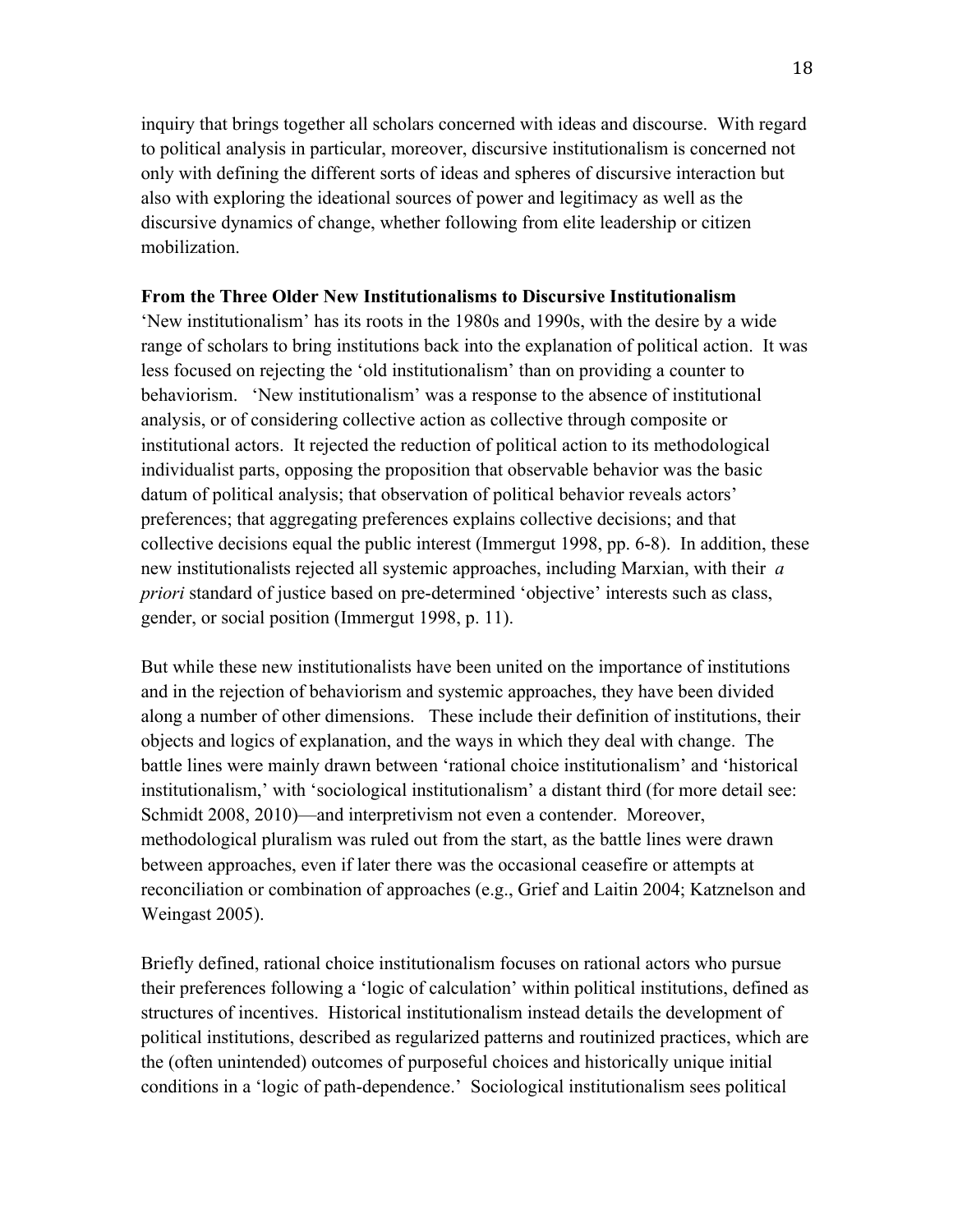institutions as socially constituted and culturally framed, with political agents acting according to a 'logic of appropriateness' that follows from culturally specific rules and norms. In contrast to these three institutionalisms, discursive institutionalism considers the ideas and discourse that actors use to devise, deliberate, contest, and/or legitimize political action in their 'meaning' context according to a 'logic of communication.'

Of the three older new institutionalisms, rational choice institutionalism seeks to establish the most universal of generalizations, by positing rational actors with fixed preferences who calculate strategically to maximize those preferences and who, in the absence of institutions that promote complementary behavior through coordination, confront collective action problems (Ostrom 1990). This deductive approach to explanation makes it good at capturing the range of reasons actors might normally have for an action, but its universal claims about rationality along with its deductive approach to explanation means that it risks overgeneralizing and has difficulty explaining any anomalies that depart radically from interest-motivated action, an individual's reasons for action, or real political events (Green and Shapiro l994). Moreover, it can appear deterministic, as individuals are predicted to respond in a limited number of expected ways to external incentive structures (Immergut 1998, p. 14). Finally, because rational choice institutionalism assumes fixed preferences and is focused on equilibrium conditions, it has difficulty explaining why institutions change over time, especially given the lack of concern with the origins and formation of preferences (see Green and Shapiro 1994; Blyth 1997)..

Historical institutionalism avoids some of the problems of rational choice institutionalism by focusing on the actual institutions, or 'macro-structures,' in which political action occurs (Steinmo et al. 1992). It emphasizes not just the operation and development of institutions but also the path-dependencies and unintended consequences that result from such historical development (Hall and Taylor 1996, p. 938; Steinmo et al. 1992; Thelen 1999; Pierson 2000). However, by emphasizing the structures and processes much more than the events out of which they are constructed, let alone the individuals whose actions and interests spurred those events, historical institutionalism lacks the 'microfoundational logic' present in rational choice institutionalism. Change is largely described (rather than explained) from the outside (exogenously), whether by way of 'big bang' theories about critical junctures (e.g., Gourevitch 1986) or by path dependencies with lock-in mechanisms and positive feedback effects (Pierson 2000). As a result, historical institutionalism can appear historically deterministic or even mechanistic where it focuses exclusively on continuities and path-dependencies. Even recent attempts to put more history back into historical institutionalism, by focusing on incremental change through processes of drift, layering, and conversion (Streeck and Thelen 2005), do more to describe change from the outside than to explain it from the inside, through agency.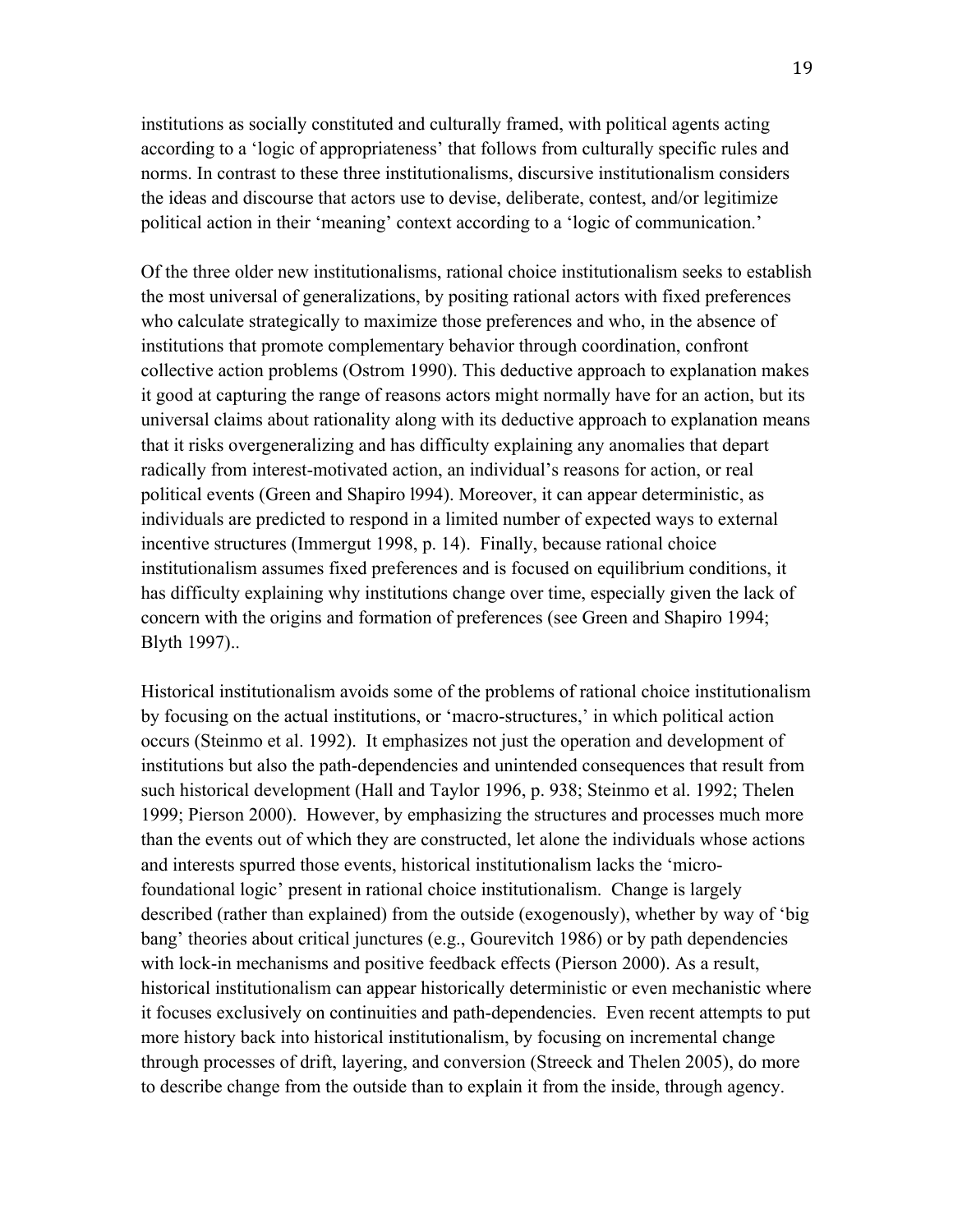Sociological institutionalism focuses on agents who act within cultural institutions that consist of the norms, cognitive frames, and meaning systems that guide human action. Such cultural institutions constitute the setting within which purposive, goal-oriented action is deemed 'appropriate,' such that rationality is socially constructed and culturally and historically contingent (DiMaggio and Powell 1991; March and Olsen 1989). Because sociological institutionalist explanations are arrived at inductively rather than deductively, they can lend insight into individuals' reasons for action in ways that rational choice institutionalism cannot. Moreover, because such explanations account contextually for individuals' reasons for action, sociological institutionalism is better able to explain the events out of which historical institutional explanations are constructed. Finally, rather than appearing either economically or historically deterministic, sociological institutionalism can appear culturally deterministic where it emphasizes the cultural routines and rituals to the exclusion of individual action which breaks out of the cultural norm. Like the rational choice approach, it too can be too static or equilibriumfocused, and unable to account for change over time. This said, where sociological institutionalists emphasize rule-creation and change, they could be categorized just as readily as discursive institutionalists, much like scholars in the historical institutionalist and rational choice institutionalist traditions who have come to focus on the role of ideas and discursive interaction, say, in the recalculation of interests, reshaping of historical paths, or the reframing of culture.

In fact, it is important to note that some scholars in the three older institutionalisms, concerned with the deterministic and static aspects of their approaches have straddled the divide with discursive institutionalism. There are relatively few in rational choice institutionalism, where the foray into ideas was short-lived because it may have appeared 'a bridge too far (Blyth 2002, 2003), although there are notable exceptions (e.g., Rothstein 2005). But there are many in historical institutionalism, since from the very beginning it encompassed scholars whom we now would see as discursive institutionalists (e.g., Desmond King, Margaret Weir, Sheri Berman). Historical institutionalism largely cast them out as it moved closer to rational choice institutionalism over time, as material perspectives came to predominate over the more ideational. As for sociological institutionalism, much depends upon whether scholars see ideas mainly as static ideational structures, as norms and identities constituted by culture (e.g., Katzenstein et al. 1996) or present ideas as more dynamic, that is, as norms, frames, and narratives that not only establish how actors conceptualize the world but also enable them to reconceptualize the world, serving as a resource to promote change (e.g., Finnemore 1996).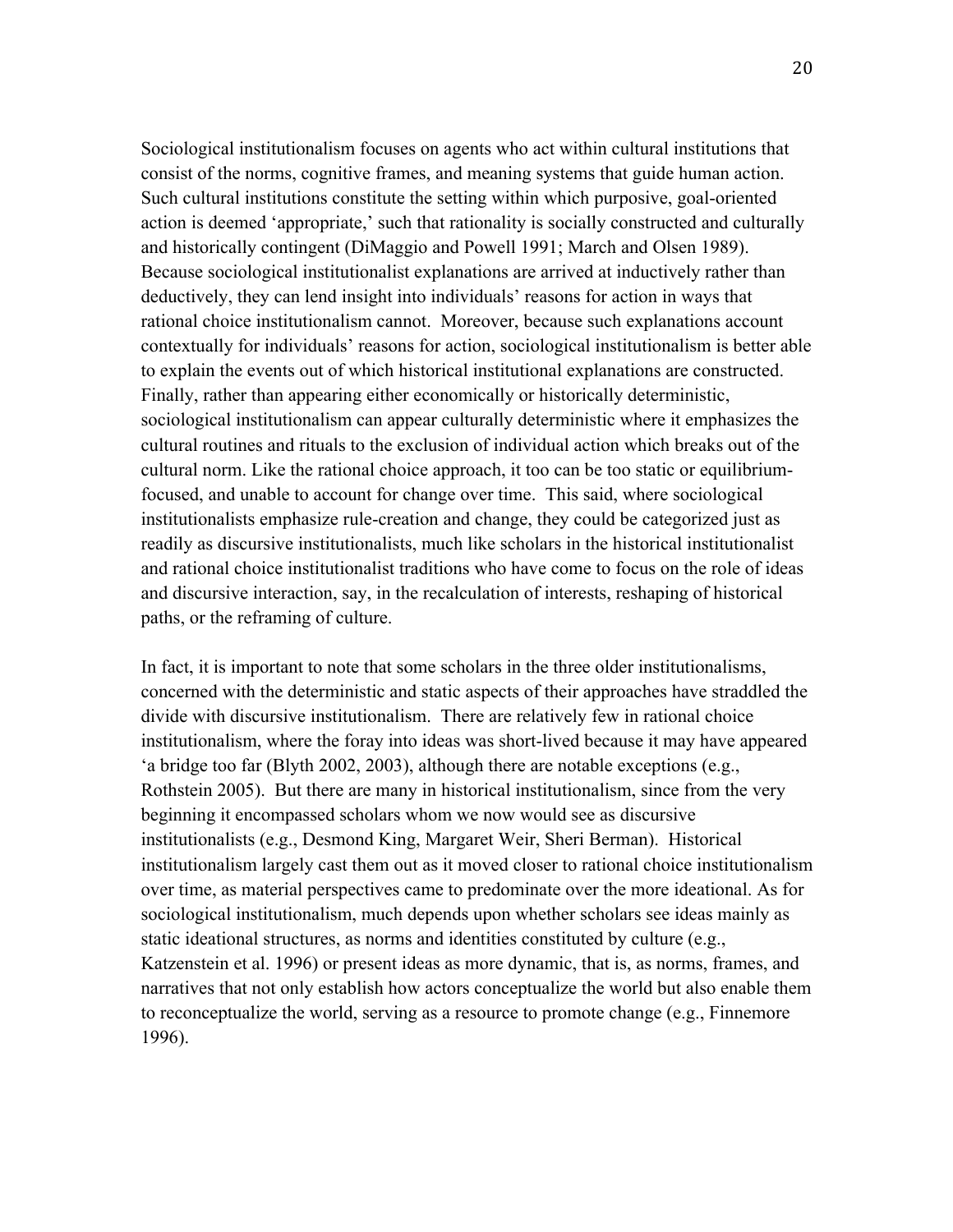What defines discursive institutionalists is the focus on ideas as explanatory of change, often with a demonstration that such ideas do not fit predictable 'rationalist' interests, are underdetermined by structural factors, and/or represent a break with historical paths and/or cultural frames (see discussion in Blyth 2003; see also Schmidt 2008, 2010). But importantly, discursive institutionalism remains open to a pluralism of methods, as noted earlier. For example, in my book, *The Futures of European Capitalism* (2002), I begin with a soft rational choice approach together with historical institutionalism to show that rather than converging on a single neo-liberal model of capitalism or splitting into a liberal market economy modeled on the UK and a coordinated market economy modeled on Germany, Europe continues to have at least three varieties of capitalism, with a state-influenced market economy modeled on France as another variety in its own right. But I then explain both the continued variation as well as the liberalizing changes of these three countries using discursive institutionalism in order to highlight the importance of ideational leadership and discursive persuasion in the politics of adjustment. In another book, *Democracy* in *Europe* (2006), I begin with a historical institutionalist analysis showing that the 'highly compound' European Union has a more disruptive impact on 'simple' polities like Britain and France than more compound polities such as Germany and Italy. But I then turn to discursive institutionalism to demonstrate that institutions are not destiny. The presence or absence of legitimating ideas and discourse about the EU-related changes to the traditional workings of national democracy better explain countries' differential responses to Europe's perceived 'democratic deficit,' in particular in the UK and France. The recent experiences of the Brexit vote in the UK versus the election of the pro-European President Macron in France are further cases in point.

#### **Defining Discursive Institutionalism**

Discursive institutionalism is an analytic framework which gives a name to the very rich and diverse set of ways of explaining political and social reality that are focused on the substantive content of ideas and the interactive processes of discourse in institutional context (see Schmidt 2002, Chapter 5; 2006, Chapter 5; 2008; 2010; see also Campbell and Pederson 2001). As such, it calls attention to the significance of approaches that theorize about ideas and discourse in their many different forms, types, and levels as well as in the interactive processes of policy coordination and political communication by which ideas and discourse are generated, articulated, and contested by 'sentient' (thinking, speaking, and acting) agents.

My initial purpose in developing what is essentially an umbrella concept for a highly disparate set of ideational and discursive approaches coming from very different traditions has been two-fold: First, I have sought to constitute a 'field' or discursive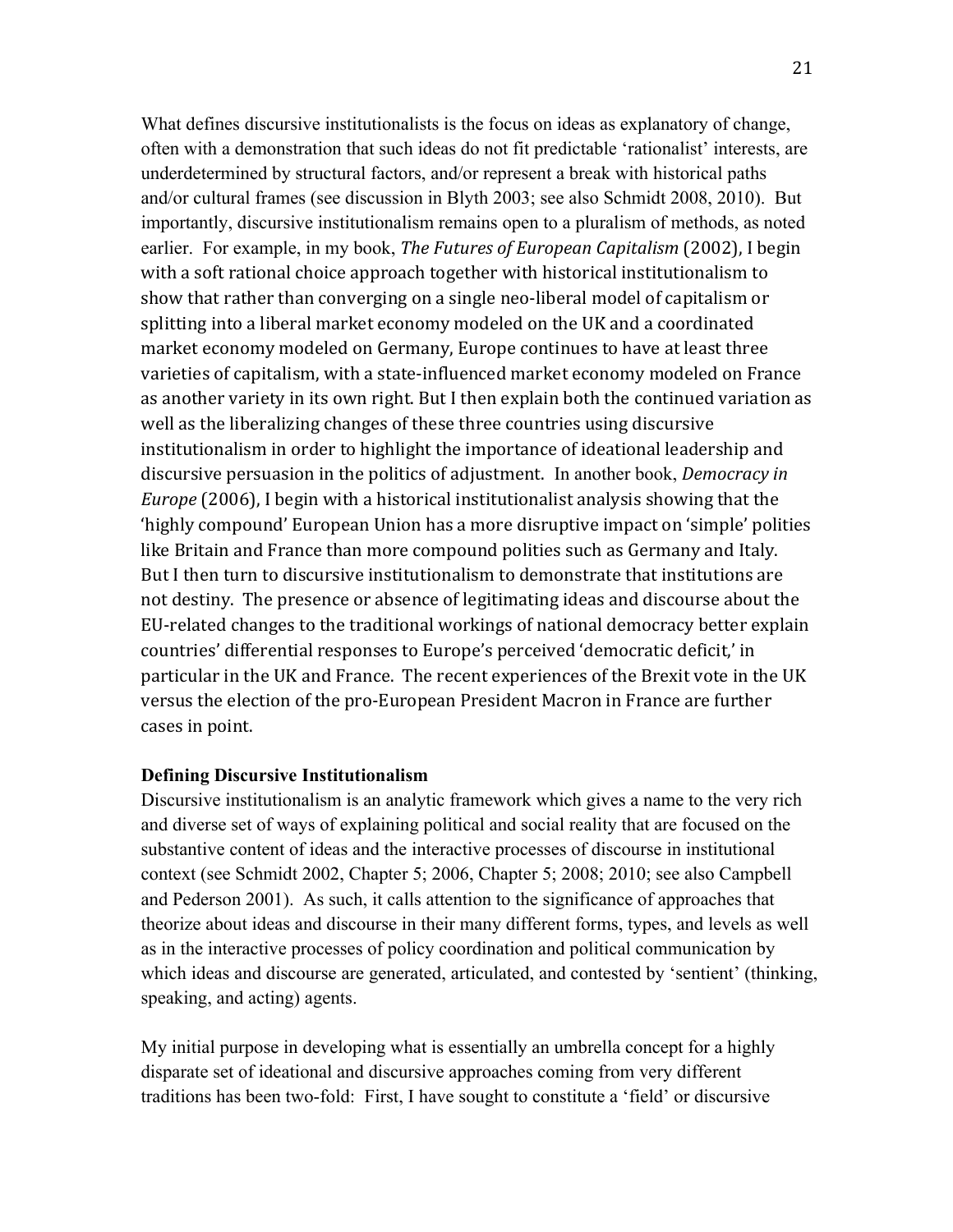sphere within which practitioners coming from very different epistemological, ontological, and methodological vantage-points can discuss, deliberate, argue, and contest one another's ideas about ideas and discursive interaction. Importantly, this very open definition of discursive institutionalism as a major field also has allowed me to set out my own distinct set of epistemological and ontological predispositions. Second, I have sought to demonstrate to political scientists in particular that discursive institutionalism represents a fourth neo-institutionalism which does a much better job than rational choice institutionalist interest-based logics, historical institutionalist rulesbased path dependencies, or even sociological institutionalist culture-based frames in helping to explain the dynamics of institutional change (see Schmidt 2008; 2010; 2012b). But what started as a response to neo-institutionalism, in an attempt to create space for interpretivism, has moved far beyond this to address major questions about politics and society, including the epistemological foundations of human knowledge and action and the theoretical bases of power and legitimacy.

Discursive institutionalism is open to a wide range of approaches focused on ideas – such as the 'ideational turn' (Blyth 1997) or 'ideational constructivism' (Hay 2006) – as well as on discourse—including post-modernist and post-structuralist approaches (those building on Foucault, Bourdieu, or Laclau and Mouffe). The ideas themselves come in many different forms. They may be cast as strategic weapons in the battle for control (Blyth 2002); "frames" that provide guideposts for knowledge, analysis, persuasion, and action through "frame-reflective discourse" (Rein and Schön 1994); narratives or discourses that shape understandings of events (e.g., Roe l994); "storytelling" to clarify practical rationality (Forester 1993); "collective memories" that frame action (Rothstein 2005); discursive "practices" or fields of ideas that define the range of imaginable action (Bourdieu 1994; Howarth, Norval, and Stavrakakis 2000); or "argumentative practices" at the center of the policy process (Fischer and Forester 1993). Here, we could add what Kristen Monroe (this volume) calls narratives or stories that appeal to the moral imagination.

Such ideas may come at different levels of generality, as policies, programs, and philosophies. The first level of ideas encompasses the specific policies or 'policy solutions' proposed by policymakers for debate and adoption. The second level includes the more general programs that underpin the policy ideas, which define the problems to be solved by the policies, the issues to be considered, the goals to be achieved, the norms, methods and instruments to be applied, and the objectives and ideals. These may be cast as 'paradigms' that reflect the underlying assumptions or organizing principles orienting policy (Hall 1993, Schmidt 2002, Ch. 5); 'programmatic beliefs' (Berman 1998) that operate in the space between worldviews and specific policy ideas; 'policy cores' which provide sets of diagnostics and prescriptions for action (Sabatier and Jenkins 1993); or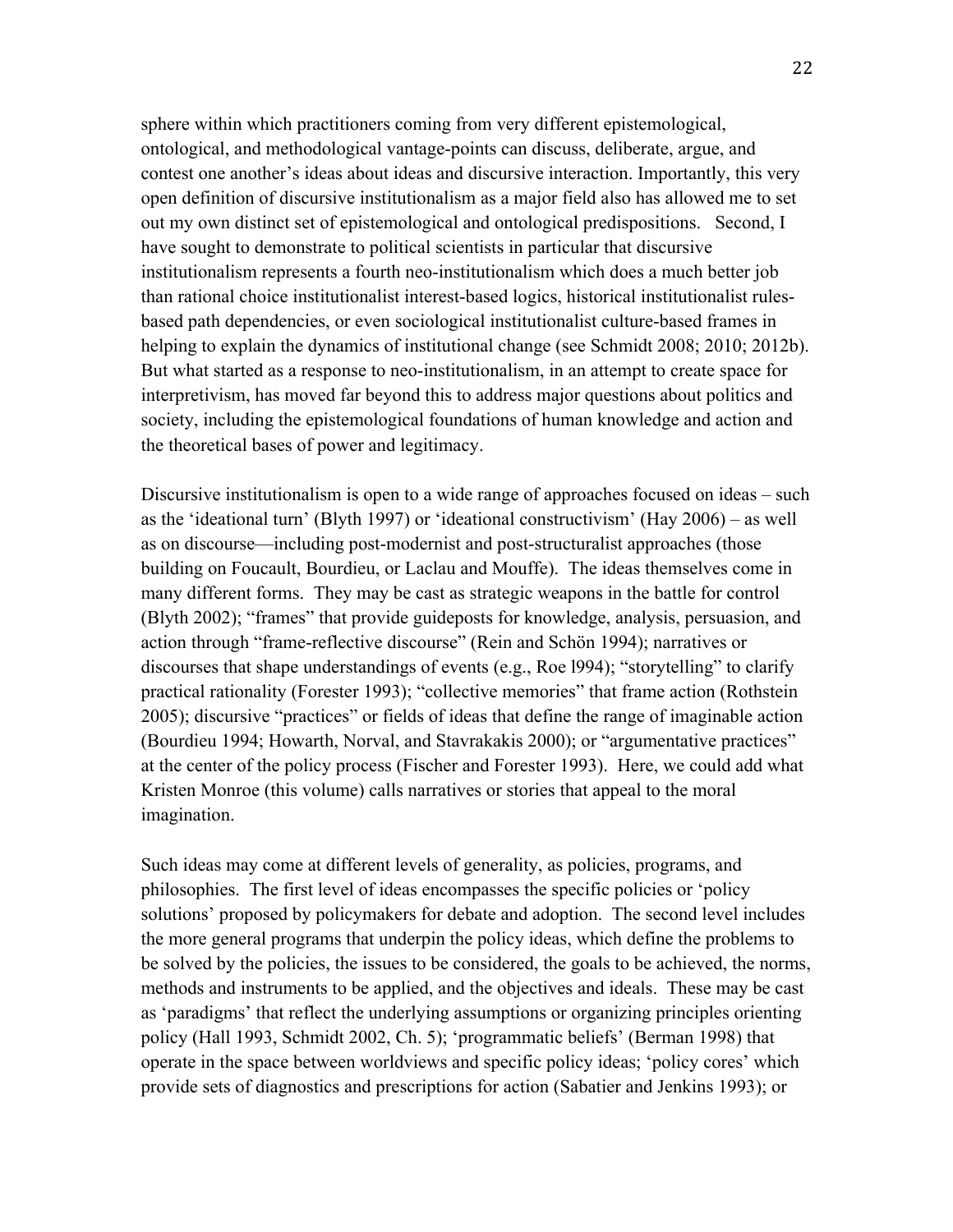'problem definitions' that set the scope of possible solutions to the problems that policy ideas address (Mehta 2011). At an even more basic or deeper level of ideas are the 'public philosophies' (Campbell 1998), 'public sentiments' (Campbell 2004), 'deep core' (Sabatier and Jenkins 1993); worldviews and '*Weltanschauung*' which frame the policies and programs with a deeper core of organizing ideas, values, and principles of knowledge and society. These therefore often constitute the 'background ideas' to programs and policies (Schmidt 2016?).

Policies, programs, and philosophies tend to contain two types of ideas: cognitive and normative. Cognitive ideas elucidate 'what is and what to do,' normative ideas, 'what is good or bad about what is' in light of 'what one ought to do.' Cognitive ideas speak to how (first level) policies offer solutions to the problems at hand, how (second level) programs define the problems to be solved and identify the methods by which to solve them, and how both policies and programs mesh with the deeper core of (third level) principles and norms of relevant scientific disciplines or technical practices (see Hall 1993; Schmidt 2002a, 2008). Normative ideas instead attach values to political action, and serve to legitimize the policies in a program through reference to their appropriateness (see March and Olsen 1989). They speak to how (first level) policies meet the aspirations and ideals of the general public and how (second level) programs as well as (first level) policies resonate with a deeper core of (third level) principles and norms of public life, whether the newly-emerging values of a society or the long-standing ones in the societal repertoire (Schmidt 2000, 2002, Ch. 5)

Discourse encompasses not just the representation or embodiment of ideas but also the interactive processes of coordination by and through which ideas are generated in the policy sphere by discursive policy communities and entrepreneurs and communicated, deliberated, and/or contested in the political sphere by political leaders, social movements, and the public. In the policy sphere, the 'coordinative discourse' consists of the individuals and groups at the center of policy construction who are involved in the creation, elaboration, and justification of policy and programmatic ideas. These are the policy actors—the civil servants, elected officials, experts, organized interests, and activists, among others—who seek to *coordinate* agreement among themselves on policy ideas. They may do in a variety of ways in a wide range of venues, whether in loosely connected "epistemic communities" that share cognitive and normative ideas about a common policy enterprise (Haas 1992); closely connected "advocacy coalitions" that share ideas and access to policymaking (Sabatier 1993); "discourse coalitions" that share ideas over extended periods of time (Hajer 2003); or expert networks of actors who share ideas and technical expertise (Seabrooke and Tsingou 2014)*.* But the coordinative discourse may also contain individuals who, as 'entrepreneurs' (Finnemore and Sikkink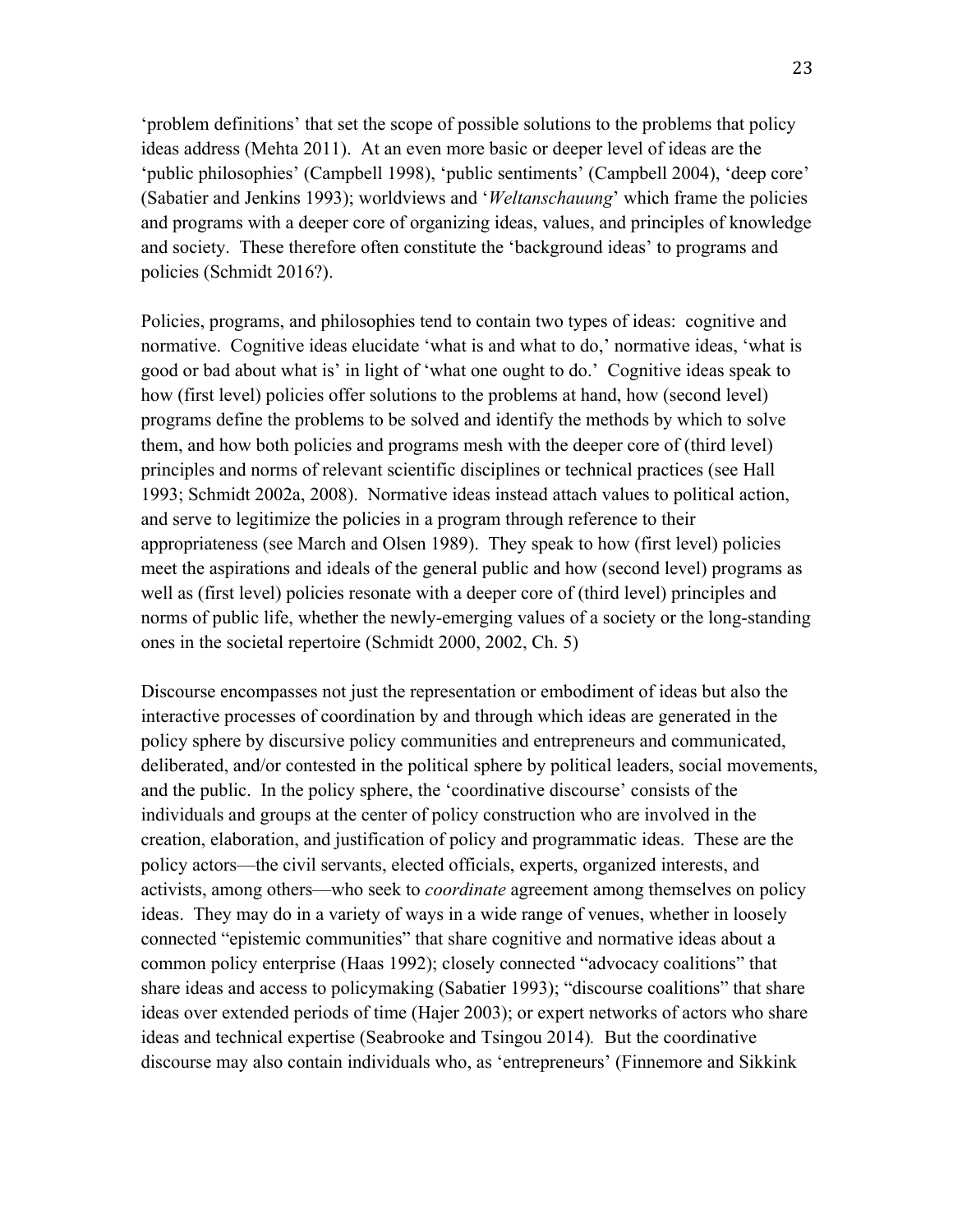1998) serve as catalysts for change as they draw on and articulate the ideas of discursive communities and coalitions.

In the political sphere, the 'communicative discourse' consists of the individuals and groups at the center of political communication involved in the presentation, deliberation, and legitimization of political ideas to the general public. These consist of political actors who, as political leaders, government spokespeople, party activists, 'spin doctors,' and more, *communicate* the policy ideas and programs developed in the context of the coordinative discourse to the public for discussion and deliberation in a mass process of public persuasion (see, e.g., Mutz, Sniderman, and Brody l996). But it encompasses other political actors as well, including members of opposition parties, the media, pundits, community leaders, social activists, public intellectuals, experts, think-tanks, organized interests, and social movements, among others who, often organized in the 'policy forums' of 'informed publics'(Rein and Schön 1994) and the 'public of organized private persons' (Habermas 1989), *communicate* their responses to government policies, engendering debate, deliberation, and ideally, modification of the policies under discussion. Finally, the general public of citizens and voters to whom this communicative discourse is directed also contribute to it. They may do so as members of civil society, through grass-roots organizing, social mobilization, and demonstrations, as members of 'mini-publics' in citizen juries, issues forums, deliberative polls, and the like (see Goodin and Dryzek 2006), or as members of the electorate, whose voices are heard as the subjects of opinion polls, surveys, focus groups, as well as, of course, as voters where actions speak even louder than words.

The directional arrows of these discursive interactions may be top to top among political and/or technical elites, top down through the influence of elites, or bottom up via civil society, social-movement activists, or ordinary people. Most frequently, the arrows of discursive interaction appear to be going from top down, as policy elites generate ideas in different policy sectors which political elites then communicate to the public--often weaving them together into a 'master' discourse which presents an (at least seemingly) coherent political program that provides a 'vision' of where the polity is, where it is going, and where it ought to go—after which they 'mediate' the ensuing public debates. There is an extensive literature, in fact on how elites shape mass public opinion by establishing the terms of the discourse and by framing the issues for the mass media and, thereby, for the mass public more generally (e.g., Zaller 1992). The arrows can also go from bottom up, however, in the discursive interactions of social activists, feminists, and environmentalists in national and international arenas (e.g., Keck and Sikkink 1998; Epstein 2008). The arrows can even remain solely at the level of civil society, in 'public conversations' (Benhabib 1996), communicative action in the 'public sphere' (Habermas 1989), or 'deliberative democracy' in the supranational sphere (Dryzek 2000). The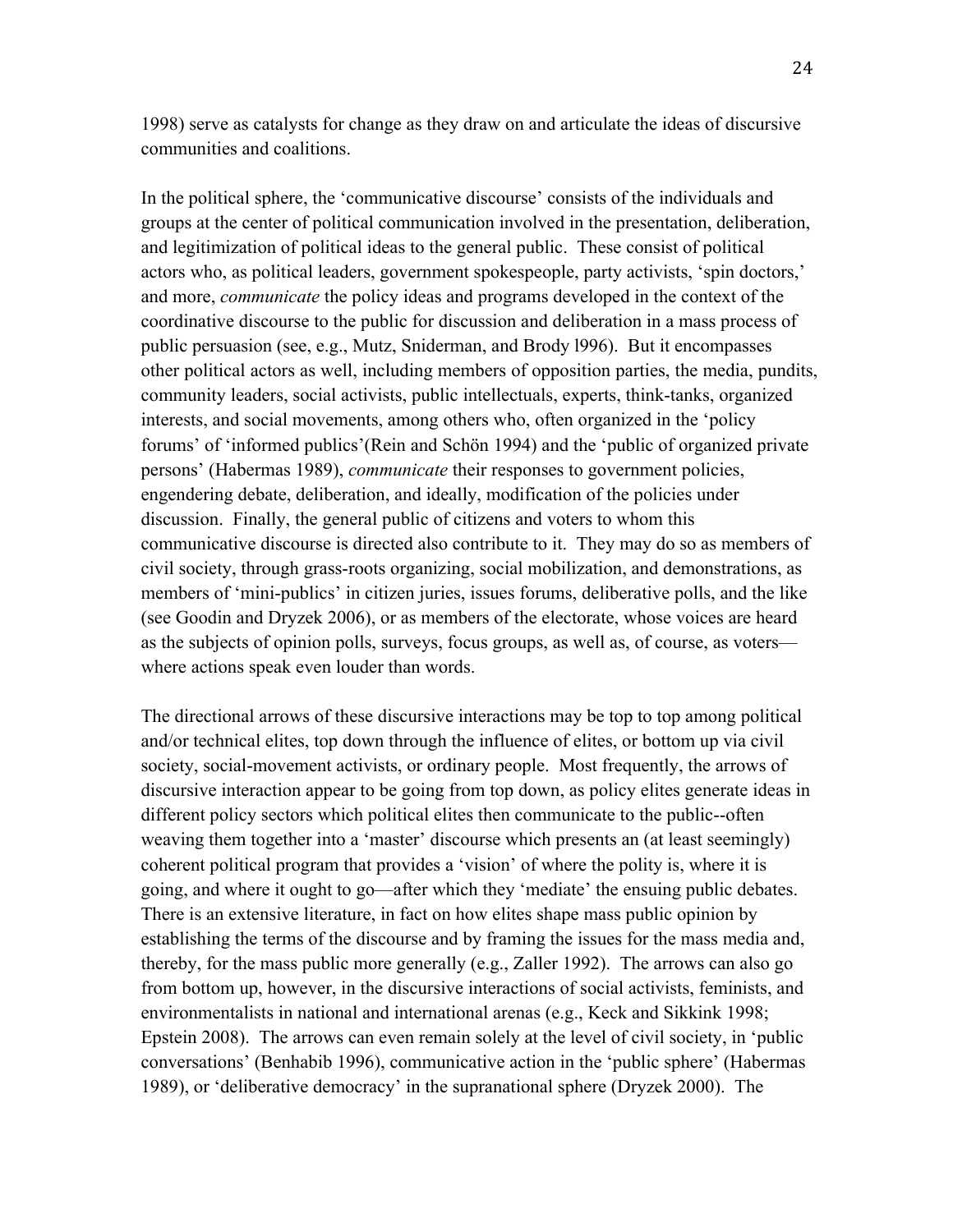Rudolphs' work on Gandhi's charismatic leadership is a very good example of how bottom up mass social mobilization can be spurred through innovative ideas conveyed through the inspiring discourse of an exceptional leader.

#### **Institutional Context in Discursive Institutionalism**

The institutional context is equally important for discursive interactions. But it can be understood in two ways: first, in terms of the meaning context in which agents' discursive interactions proceed following nationally situated logics of communication; second, in terms of the formalized as well as informal institutions that inform their ideas, arguments, and discursive interactions (Schmidt 2008, 2010). The institutions in the first sense of institutional context are akin to what the Rudolphs saw as 'situated knowledge.' They are above all dynamic, as structures and constructs of meaning internal to 'sentient' (thinking and speaking) agents whose "*background ideational abilities*" enable them to create (and maintain) institutions (building on Searle but also Bourdieu, Foucault, and more) at the same time that their "*foreground discursive abilities*" enable them to communicate critically about those institutions (building on Habermas, Gramsci, and more) so as to engage in collective discourse and action to change (or maintain) them (Schmidt 2008; 2012). This, then, is a fully interpretive approach to institutions, which emphasizes not only agents' 'situated knowledge' as part of the 'structuring' capacities of culture but also their active engagement with the world, as agents' ability to '(re)construct' their world as they think, speak, and act collectively to adapt it to their needs and desires. This discussion also creates a bridge with more psychological understandings of individual moral action and cognition, as elaborated by Kristen Monroe (this volume), where the moral imagination can be seen as developed through agents' "foreground discursive abilities" while moral salience and the nature of moral imagination are shaped by their "background ideational abilities."

Institutions in the second sense are the formal (or informal) ones that are generally the objects of explanation of the three older neo-institutionalisms, including the rationalist incentive structures, historical rules, or cultural frames that serve as external constraints to agents' action. In discursive institutionalism, these kinds of institutions may be treated either as unproblematic background information—e.g. as the formal institutional context that shapes discursive interactions or the social norms that remain unquestioned as ideas—or they may themselves be the objects of inquiry e.g. to investigate how agents' changing ideas may (re)construct interests or how their discourse is key to understanding change during critical junctures. Agents' ideas, discourse, and actions in any institutional context, however, must also be seen as responses to the material (and not so material) realities which affect them--including material events and pressures, the unintended consequences of their own actions, the actions of others, the ideas and discourse that seek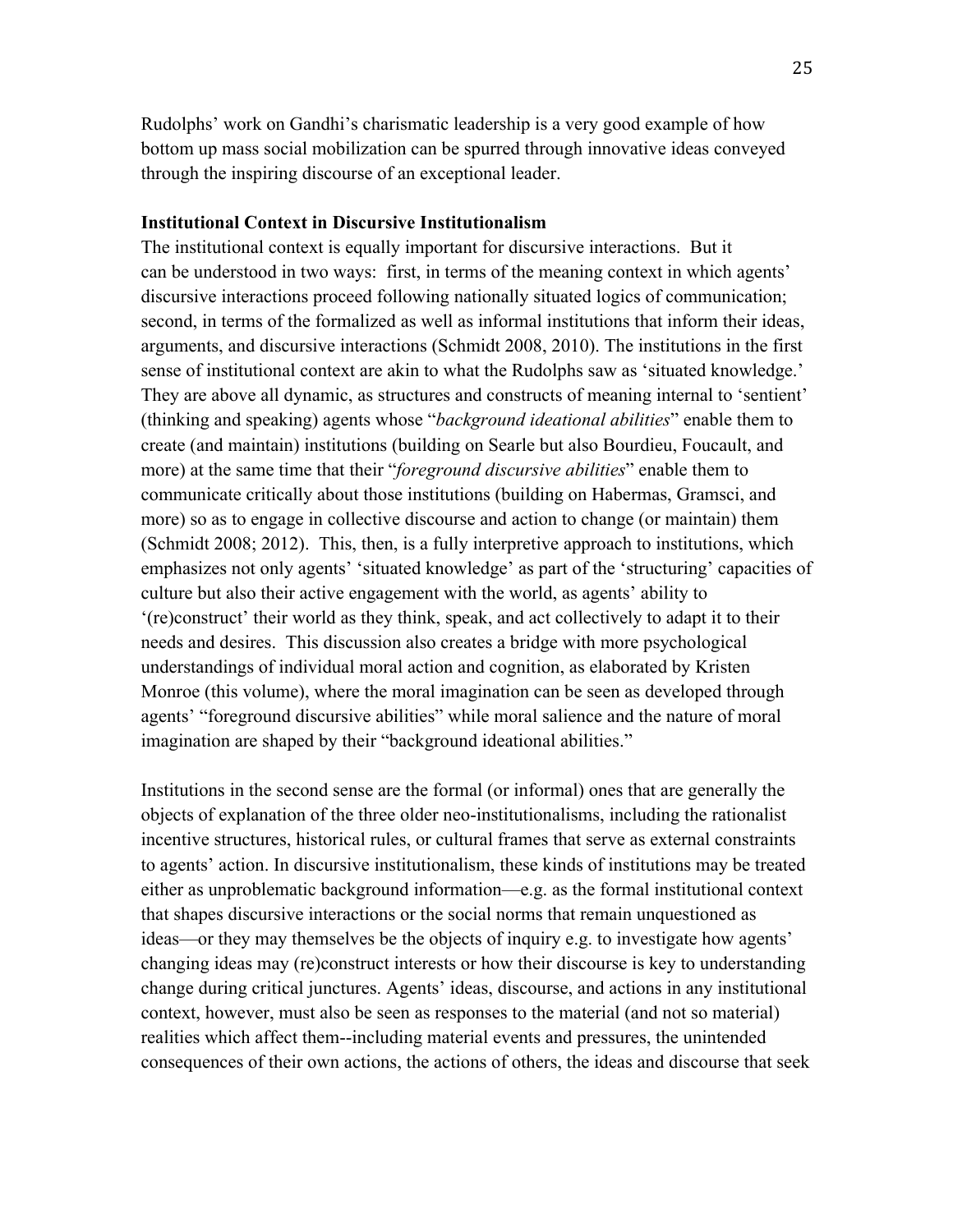to make sense of any such actions, as well as the structural frameworks of power and position.

But this raises a further set of epistemological questions with regard to what we can know about the world with any certainty. For if everything is related to ideas and discourse, with no "neutral incentive structures" or "objective" and "material" interests, how can one avoid falling into some sort of extreme idealism or relativism, in which one can't know anything for certain, because the world is radically uncertain or even immaterial? The answer is that discursive institutionalism assumes the existence of material reality, but it opposes the (rationalist) conflation of material reality and interests into "material interests." Material reality is, rather, the setting within which or in response to which agents may conceive of their interests (Schmidt 2008, 2012). And to understand that setting, we need to also consider the material conditions in which people live, the structural forces that may be at work, the formal and informal institutional rules that people may follow, and naturally the unpredictable events that affect peoples' lives because, after all, 'stuff happens.' Material reality encompasses, in other words, very much the same elements that affect agents in the Rudolphs' interpretive approach to 'situated knowledge.'

But what, then, is material reality or, better, what is "real" even if it is not "material"? Searle (1995) is once again useful, in this case for his differentiation between "brute facts"—which, like mountains, are material because they exist regardless of whether sentient agents acknowledge their existence—and "social facts," of which "institutional facts" are a subset. Institutions are not material because they don't exist without sentient agents, but they are real to the extent that the collective agreements by which they were established continue to hold and, like the institution of property or of money, are real and have causal effects (Schmidt 2008, 318; 2012, 96-97). Such social facts and institutions have been the focus of the Rudolphs' work in so many different ways, including in terms of the effects of colonialism, the nature of domination and subjection, along with the possible split in perceptions of identity, or who is seen as a 'subaltern,' as in the case of Amar Singh.

# **The Power of Ideas/Discourse**

Our final question is how to relate power to ideas and discursive interactions in discursive institutionalism. This is not such an easy task, mainly because many of the approaches that generally fit under the discursive institutionalist umbrella do not theorize power, but instead simply state that ideas have power (e.g., Blyth 2002; Campbell 1998; Cox 2001; Kingdon 1984). The problem here, as a result, is that with few exceptions (notably Béland 2010), the matter of *how* ideas have power remains under-theorized and underinvestigated.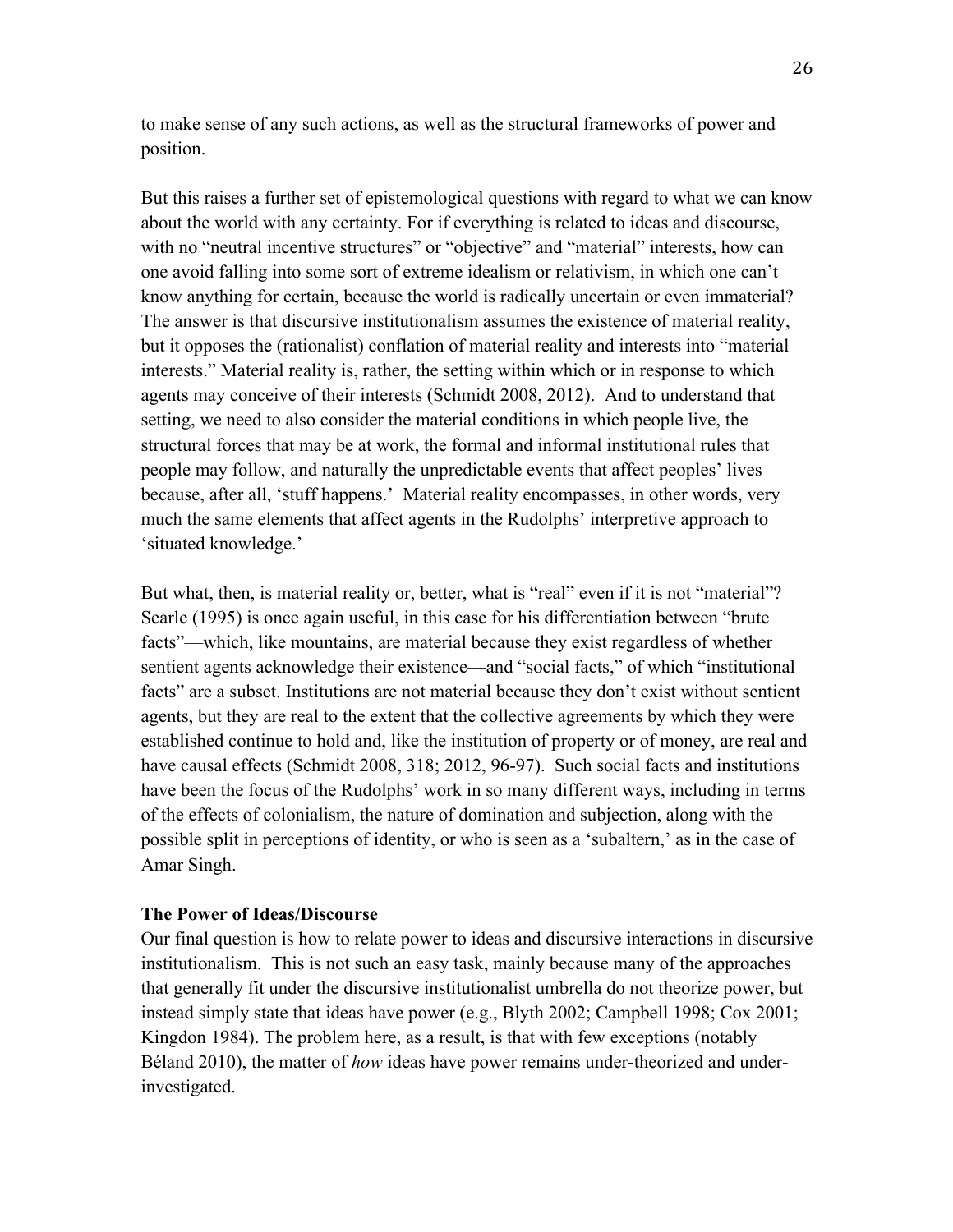In contrast, post-structuralists such as Foucault (2000), Gramsci (1971), and Laclau and Mouffe (1985) put power at the center of their understanding of ideas, be it as discursive formations, hegemony, ideology, or the production of subjectivity. The problem here is that power and discourse are often so intermingled that any empirical discourse analysis is imbued with the theoretical focus on domination by elites, such that investigation centers on how elite ideas control the ways in which people come to think about politics and society. For political scientists who do not start with these premises (although they might end with them as conclusions), embedding substantive theory about power relations in the methodology risks over-determining the results.

Lately, in conjunction with Martin Carstensen, I have developed a systematic theorization of discursive institutionalist scholars' approaches to ideational power that seeks to set these approaches, among others, in perspective (Carstensen and Schmidt 2016). Drawing on both existing ideational scholarship and the larger power debate in political science (focused mainly on coercive, structural, and institutional power—the focus of the other three neo-institutionalist approaches), we define ideational power as the capacity of actors (whether individual or collective) to influence other actors' normative and cognitive beliefs through the use of ideational elements. We note that acts of ideational power—whether successful or not—occur in only a subset of the relations relevant for understanding how ideas matter, namely when actors seek to influence the beliefs of others by promoting their own ideas at the expense of others'.

In this view, ideational power has certain distinguishing features. First, it is exerted through the constitution of intersubjective meaning structures that agents both draw on, to give meaning to their material and social circumstances, and battle over, to affect which ideas and discourses are deemed viable. Second, ideational power is conceived as both a top-down and a bottom-up process. That is, ideational power takes seriously not only the discursive struggles occurring among policy actors at the top of the power hierarchy but also those related to the effort of political actors at the bottom to get their ideas across to the general public. This contrasts with the singular focus on top-down interaction generally characterizing the coercive, structural, and institutional understandings of power in rational choice, historical, and sociological institutionalism (Carstensen and Schmidt 2016, 321-22).

With this in mind, we have identified three ways of theorizing about the power of ideas and discourse. These include looking for persuasive power *through* ideas via discourse, looking for coercive power *over* ideas and discourse, and looking for structural or institutional power *in* ideas and discourse.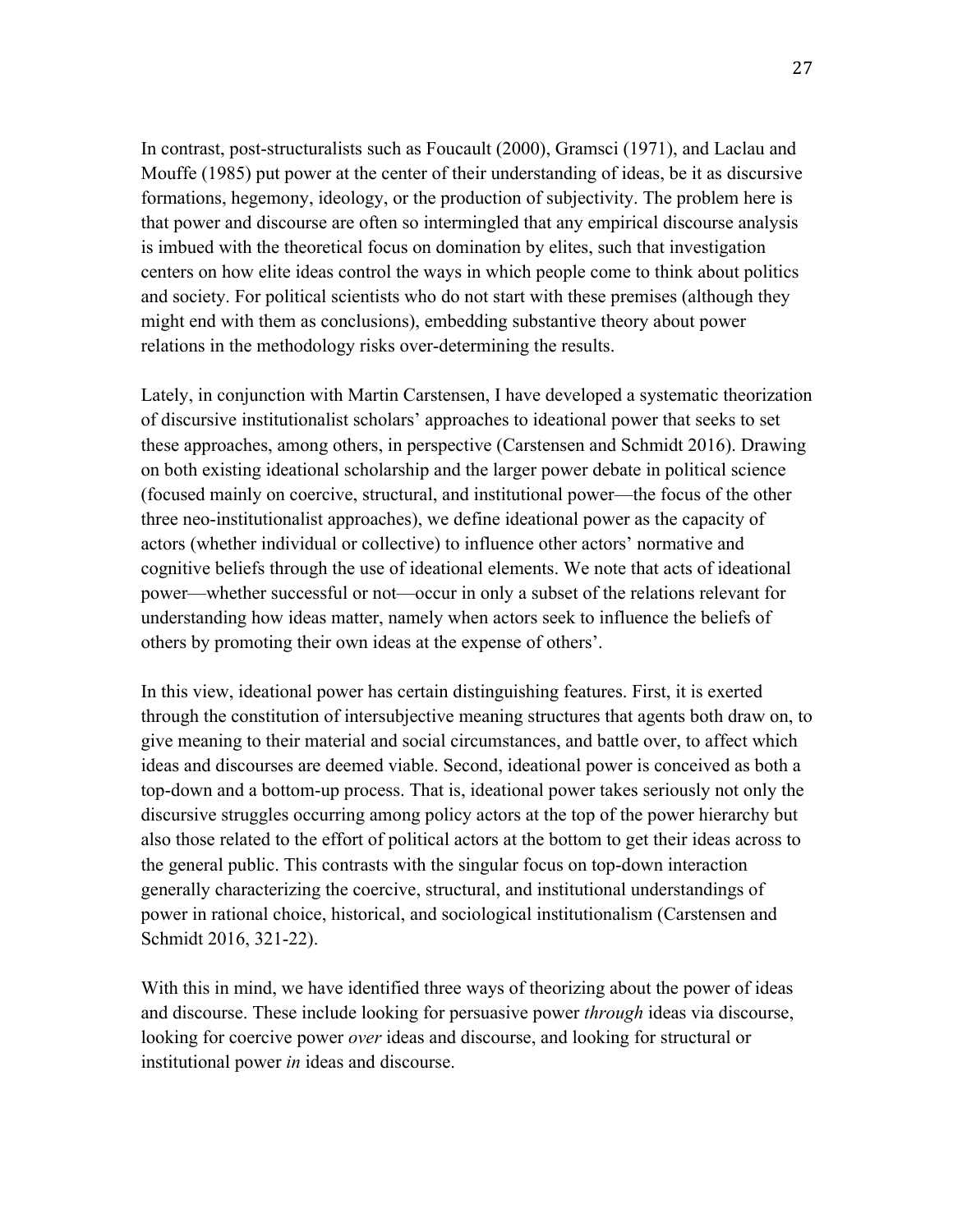Power *through* ideas is the most common approach to ideational power among discursive institutionalists. It consists of the capacity of actors to persuade other actors of the cognitive validity and/or normative value of their views of what they should think and do through the use of ideational elements. They tend to do this via discourses that serve to explain and/or legitimate their proposals and actions, whether in coordination with other policy actors (coordinative discourse) or in communication with the public (communicative discourse). This is not necessarily a completely "rational" process in the sense that the most powerful necessarily are the ones with the "best" argument. Instead, the persuasiveness of an idea depends on both the cognitive and normative arguments that can be mustered in its support. In this view, ideational power is not primarily about manipulating people into not recognizing their "real interests" (Lukes 1974), but rather about persuading other agents to accept one's understanding of an issue based on available intersubjectively held ideas (Carstensen and Schmidt 2016, 323-26).

Power *over* ideas is the capacity of actors to control and dominate the meaning of ideas either directly, by imposing their ideas on others, or indirectly, whether through shaming opponents into conformity or by resisting alternative interpretations. This version of ideational power connects with more coercive forms of power, since here the beliefs of others are directly disregarded. It is the most common approach to ideational power taken by scholars who see this power as the capacity of actors who control most of the levers of traditional power—coercive, structural, and/or institutional—to therefore also promote their own ideas to the exclusion of all others. However, power *over* ideas can alternatively be seen as the coercive power of actors who are usually powerless in the sense that they enjoy little access to coercive, institutional, and structural forms of power, but who, by the use of discursive means, are able to shame otherwise powerful actors to act in ways they would not otherwise have done—as in the case of progressive social movements (e.g., Finnemore and Sikkink 1998; Epstein 2008). Finally, power over ideas can manifest itself in the ability of actors who are normally quite powerful in terms of institutional position and authority to, themselves, not listen to alternative ideas—as with many economists in the neoliberal era (Carstensen and Schmidt 2016, 326-28).

Power *in* ideas focuses on the authority certain ideas enjoy in structuring thought at the expense of other ideas. This power can be seen as structural or institutional. Structural power in ideas results from agents having established hegemony over the production of subject positions, and is generally the focus of post-structuralists such as Foucault or Bourdieu. Institutional power in ideas is a consequence of institutions imposing constraints on which ideas agents may take into consideration, and is mostly the domain of historical institutionalists. While the other forms of ideational power generally concentrate on the interactions between ideational agents, power *in* ideas mostly concerns the deeper-level ideational and institutional structures that actors draw upon and relate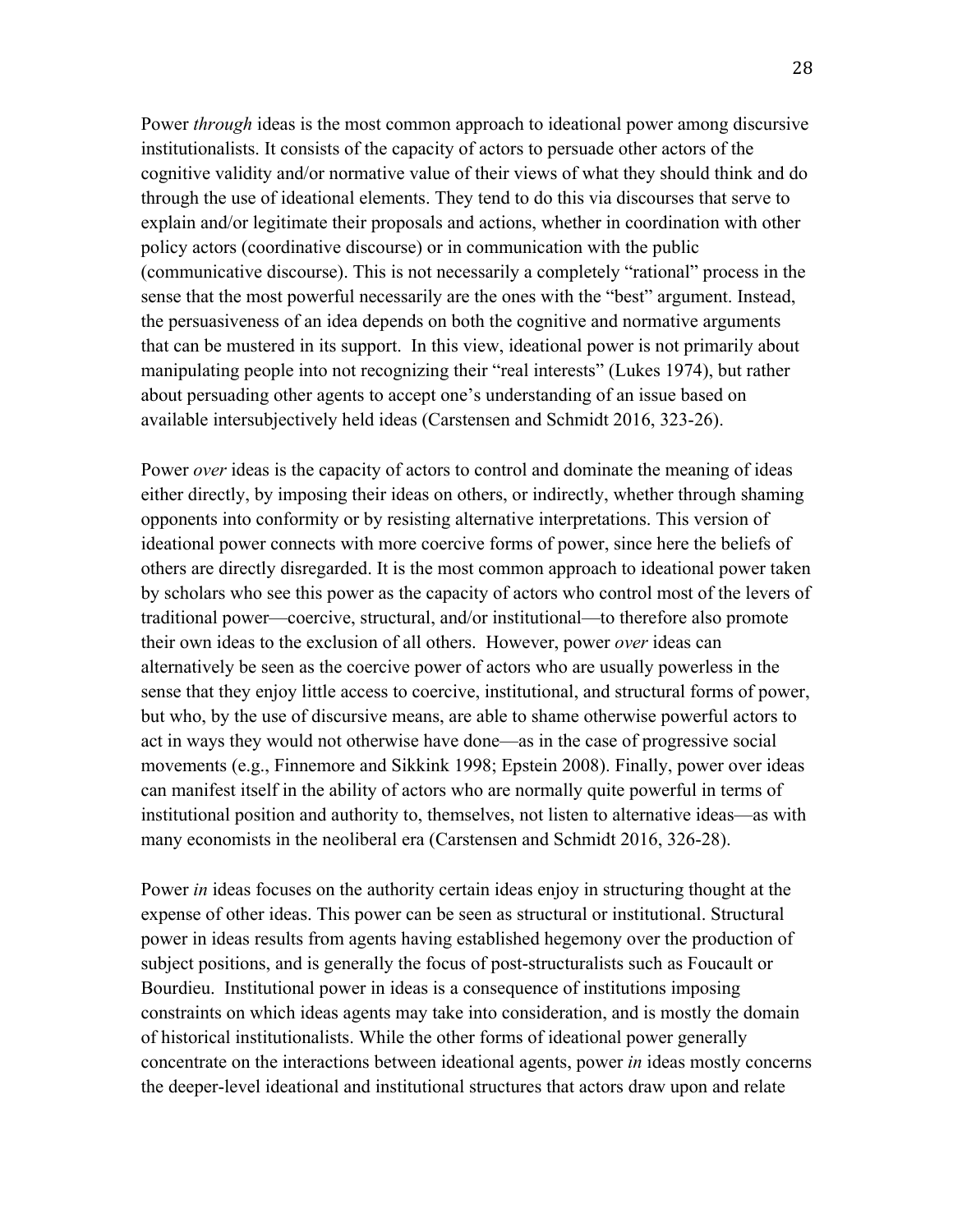their ideas to in order for them to gain recognition from elites and the mass public (Carstensen and Schmidt 2016, 329-331).

What is particularly interesting about power *in* ideas is that it can be seen as even more "powerful" in some sense than coercive or structural power. While coercive power forces agents to do what they might not want to do, agents may at least be aware of this domination, like it or not. In the case of Foucault's (2000) structuring ideas, by contrast, the ideational structure dominates not just what agents do but also what they think and say, while for Bourdieu (1994), the *doxa* or vision of the world of elites who dominate the state creates the *habitus* that conditions people to see the world in the way they (the dominant) choose (Carstensen and Schmidt 2016, 331).

Susanne Rudolph (2009) provided an illustration of how this kind of structuring power *in*  ideas is also influenced by coercive power *over* ideas and persuasive power *through* ideas. The illustration in question involves the explanation of the British East India Company's shift in the nineteenth century away from a conceptualization of Indians as 'civilized,' and therefore worthy of a certain measure of autonomy and self-governing capacity, to one in which Indians were portrayed as hardly civilized at all, as primitive. One could offer a rational choice institutionalist account of this in terms of coercive power and material interest, by noting the instrumental manner in which these new ideas became the interest-based rationale for dispossessing the Indians of their power by a new group in the East India Company. But this is to suggest that all were aware of what they were doing. Rather, for the vast majority of British actors, the shift in conceptualization was an exercise of power *over* ideas, imposed by a new group, that turned into power *in* ideas for subsequent colonists, as they developed a whole new way of seeing Indians, structuring their thoughts about India, which changed politics in the UK and power relations in India. It would take another hundred years before Gandhi would force those in power to listen (power *over* ideas), through his persuasive power *through* ideas to mobilize fellow Indians to engage in the everyday practices of non-violent resistance (Schmidt 2011).

In sum, with these three ways of dealing with the power of ideas, it is important reiterate that discursive institutionalism is an umbrella concept that constitutes a wide field, with many different approaches to ideas and discourse, which is methodologically pluralist within it analytic framework, as well as in relation to other neo-institutionalist frameworks. As such, it can accommodate all three forms of ideational power: my own particular focus on persuasive power *through* ideas along with post-structuralist, sociological institutionalist or historical institutionalist power *in* ideas and rational choice institutionalist power *over* ideas.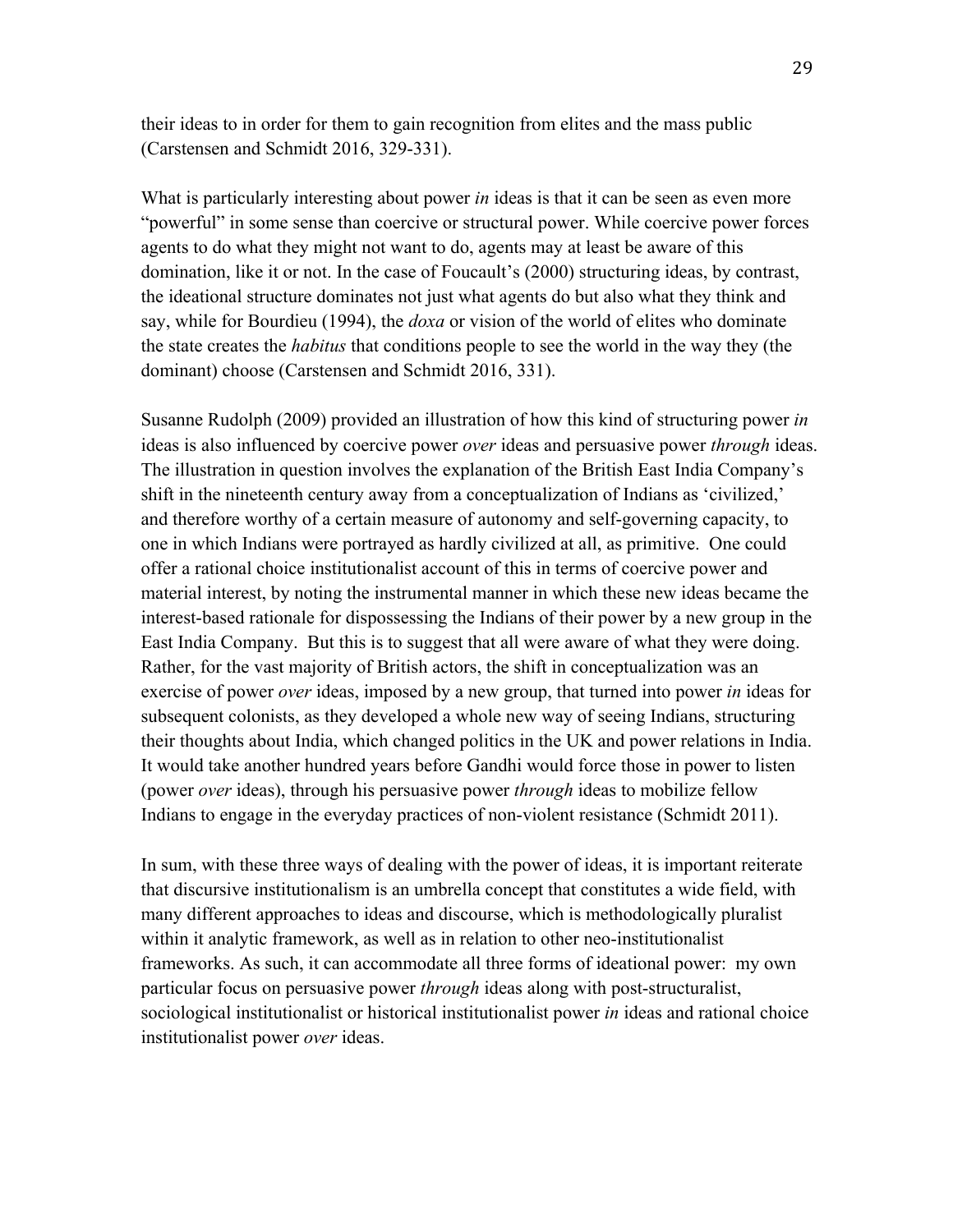#### *Conclusion*

Political science has moved on from those early debates about political scientific explanation, focused on systemic and behavioral approaches, as well as from the debates in the philosophies of science and social science. But a residual set of assumptions remains: that political science can be a 'science' by following rules of verification and falsification through reduction and quantification. If nothing else, this essay should have made it clear that we should stop trying to emulate the ideas of philosophers of science, with their idealization of physics, and stop looking for answers in fields so much narrower in their objects—rather than subjects—of study, but instead get on with the task of explaining political reality with as many methods as are appropriate. We may lose the claim to science but we gain our freedom to be *social* scientists. And as social scientists, we are freer to explore all the ways of interpreting social and political reality in all its many variations by situating knowledge in its social and political contexts.

Discursive institutionalism serves to update the Rudolphs' interpretivism as it reiterates the importance of studies using a multiplicity of perspectives on empirical reality. In this chapter, for practical purposes, I have referred mainly to the Rudolphs' essays in the first volume of their three volume opus of collected essays: *The Realm of Ideas: Inquiry and Theory,* of *Explaining Indian Democracy: A Fifty Year Perspective, 1956-2006*. But their books and other works make the same points, often with more detailed analysis and at greater length with substantive theories serving to interpret political and social realities. In rereading these essays, I remembered how central the Rudolphs were to my own initial intellectual development, having learned interpretivism at the 'knees of the masters,' in classes such as 'The Modernity of Tradition' and 'Domination and Subjection.' But it is equally important for me to highlight the double function of 'situated knowledge:' not just as an empirical method but as meta-theoretical justification for updating interpretivism through discursive institutionalism. Today, political scientists have come to speak another language with different ways of explaining the similar kinds of phenomena considered in earlier eras. Contemporary political science's new institutionalism requires an interpretive response that can speak to practitioners in ways that they can understand, with arguments, critiques, and admonitions that can persuade them of the 'power' of interpretive ideas. This is why discursive institutionalism is needed today, but in no way supersedes interpretive approaches. Much the contrary, it *is* interpretivism. But it is interpretivism with a difference, since it involves more extensive analysis of the epistemological grounding of ideas and discursive interaction in the philosophies of science and social science, more systematic discussion of the vast field of ideational and discursive analysis, more critical engagement with other contemporary approaches to explanation (including but not limited to neo-institutionalist approaches), and a greater attention to how ideas and discourse are central to the exercise of power.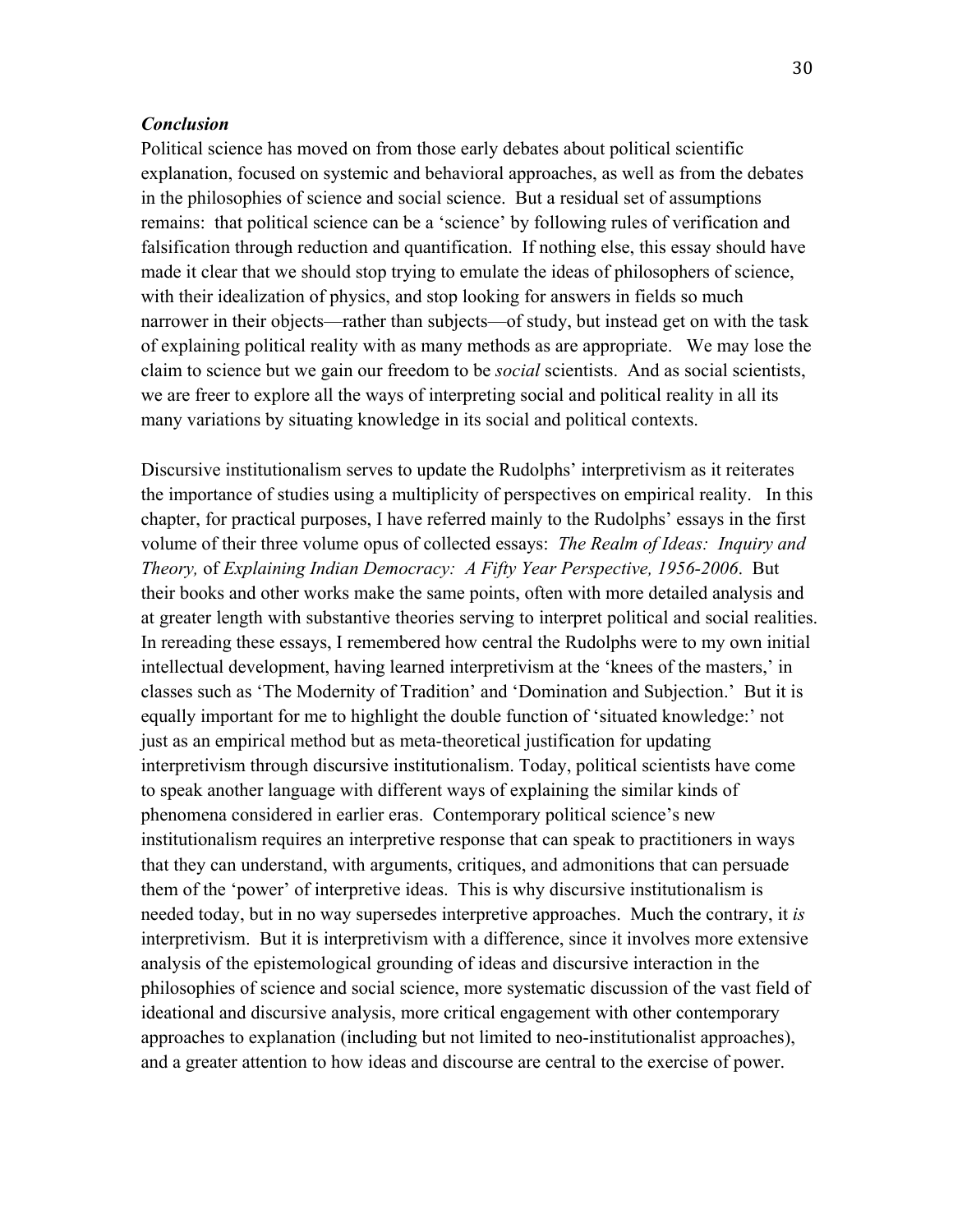There's more to be done however. My own empirical work has focused on the importance of ideational innovation and discursive leadership in the dynamics of changey. But more could be done with regard to how ideas and discourse may resonate beyond the limits of their cognitive and normative qualities and their contextualization in coordinative or communicative discourse. Linguistic and psychological issues related to the uses of language, or the appeal of particular kinds of narratives to individuals' emotions and their moral imagination, could benefit from further development. But this is where we can look for greater insights on the psychological aspects and moral dimensions of interpretivism, as developed by Kristen Monroe in the next chapter.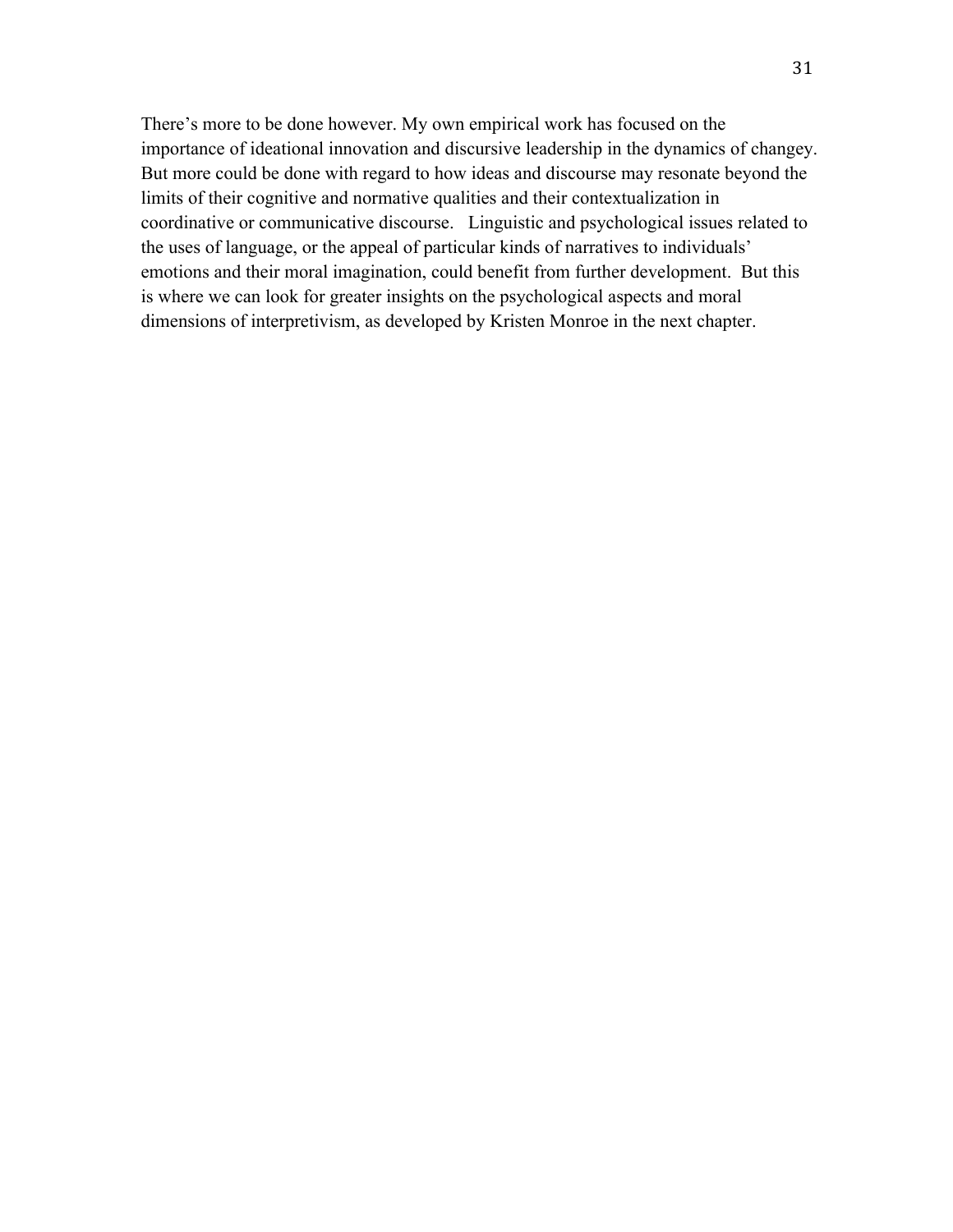#### **References**

- Almond, Gabriel (1966) "Political Theory and Political Science", *American Political Science Review* vol. 60, no. 4.
- Almond, Gabriel and Genco, Stephen (l977) "Clouds, Clocks, and the Study of Politics,"*World Politics* 29 (4)
- Almond, Gabriel and Powell, G. Bingham (1966) *Comparative Politics: A Developmental Approach* Boston: Little Brown
- Bhashkar, Roy (1979/1998) *The Possibility of Naturalism* (3rd edition) London: Routledge.
- Béland, Daniel. 2010. "The Idea of Power and the Role of Ideas." *Political Studies Review* 8: 145-54.
- Benhabib S. 1996. Toward a Deliberative Model of Democratic Legitimacy. In *Democracy and Difference* ed. Seyla Benhabib. Princeton: Princeton Univ. Press
- Berman, Sheri (1998) *The Social Democratic Moment: Ideas and Politics in the Making of Interwar Europe* Cambridge: Harvard University Press.
- Blyth, Mark M. (1997). "'Any More Bright Ideas?" The Ideational Turn in Comparative Political Economy," *Comparative Politics*, vol. 29, no. 2: 229-50.
- Blyth, Mark (2002) *Great Transformations: Economic Ideas and Institutional Change in the Twentieth Century* New York: Cambridge University Press.
- Blyth, Mark (2003) "Structures do not Come with an Instruction Sheet: Interests, Ideas, and Progress in Political Science," *Perspectives on Politics* vol. 1, no. 4: 695-706.
- Bourdieu, Pierre. 1994. *Raisons Pratiques.* Paris: Le Seuil
- Campbell, John L. (1998) "Institutional Analysis and the Role of Ideas in Political Economy", *Theory and Society* 27 (3): 377-409.
- Campbell, John L. and Pedersen, Ove (2001) *The Rise of NeoLiberalism and Institutional Analysis* Princeton: Princeton University Press
- Carstensen, Martin, and Schmidt, Vivien A. (2016) "Power through, over and in ideas: Conceptualizing ideational power in discursive institutionalism." *Journal of European Public Policy* 23(3): 318-37.
- Collingwood, R. G. (1969) *The Idea of History* London: Oxford University Press
- DiMaggio, Paul J. and Walter W. Powell. 1991. "Introduction." In *The New Institutionalism in Organizational Analysis* eds. Walter W. Powell and Paul J. DiMaggio. Chicago: University of Chicago Press.
- Dahl, Robert (1961a) *Who Governs* New York: Knopf.
- Dahl, Robert (1961b) "The Behavioral Approach in Political Science: Epitaph for a Monument to a Successful Protest," *American Political Science Review* 55, no. 4.
- Dahl, Robert (1969) "The Behavioral Approach in Political Science" in *Behaviorism in Political Science* ed. Heinz Eulau. New York: Atherton.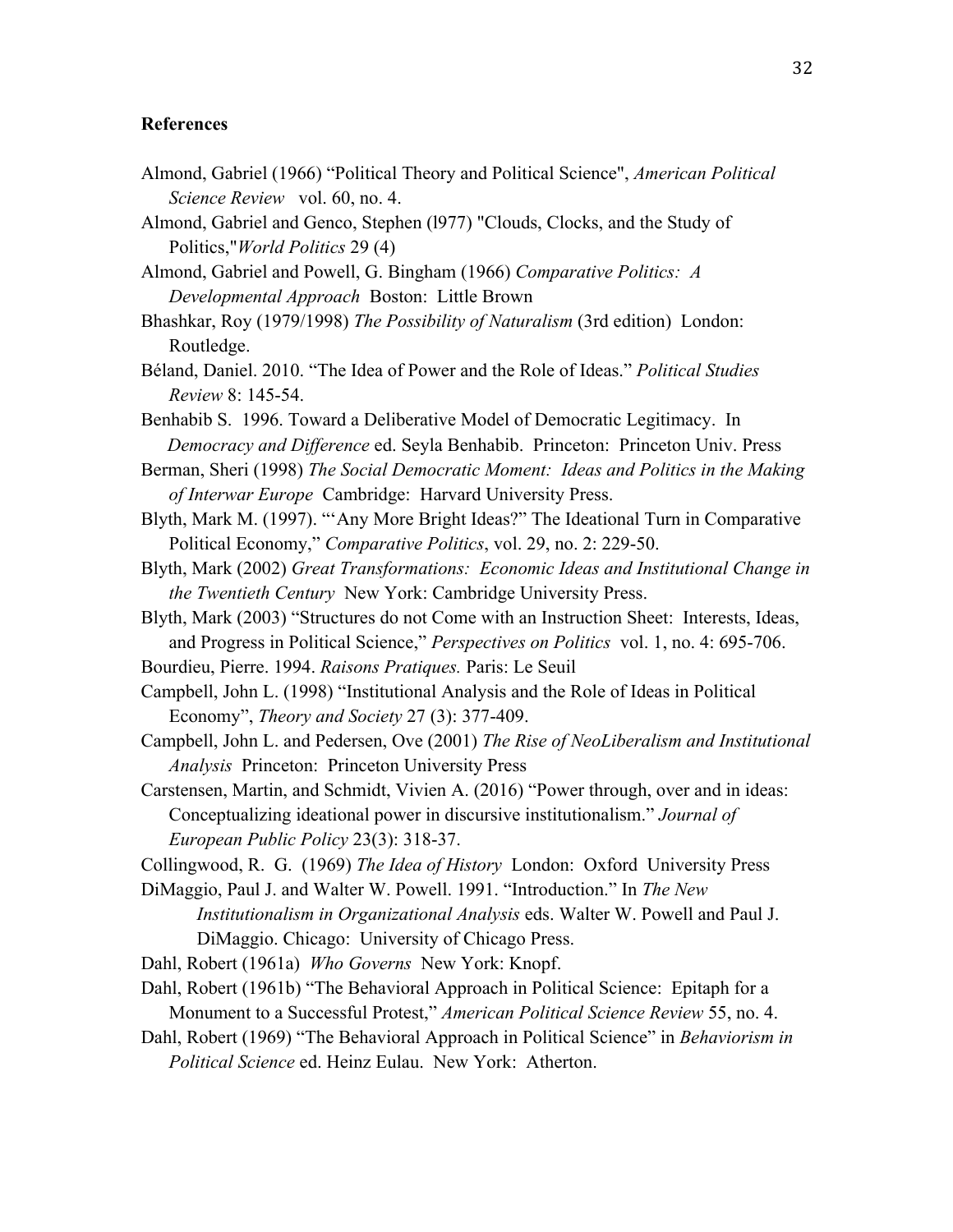- Dahrendorf, Ralph (1959) *Class and Class Conflict in Industrial Society* Stanford: Stanford University Press.
- Downs, Anthony (1957) *An Economic Theory of Democracy* New York: Harper.
- Dray, William (1964) *Laws and Explanations in History* London: Oxford University Press
- Dryzek J. 2000. *Deliberative Democracy and Beyond* Oxford: Oxford Univ. Press Easton, David (1953) *the Political System* New York: Harper.
- Epstein, Charlotte. 2008. *The Power of Words in International Relations: Birth of an Anti-Whaling Discourse*. Cambridge, Mass.: MIT press
- Feyerabend, Paul (l978) *Against Method* London: Verso
- Feyerabend, Paul (1981) *Problems of Empiricism Philosophical Papers* , Vol. 2 Cambridge: Cambridge University Press
- Finnemore, Martha (1996) "Constructing Norms of Humanitarian Intervention" in ed. Peter Katzenstein *The Cultural of National Security* Ithaca: Cornell University Press.
- Finnemore, Martha and Sikkink, Kathryn (1998). 'International Norm Dynamics and Political Change'. *International Organization*, 52: 887–917.
- Fischer, Frank, and Forester, John, eds. 1993. *The Argumentative Turn in Policy Analysis and Planning.* Durham, N.C.: Duke University Press.
- Forester, John. 1993. "Learning from Practice Stories: The Priority of Practical Judgment." In *The Argumentative Turn in Policy Analysis and Planning*, edited by Frank Fischer and John Forester. Durham, N.C.: Duke University Press
- Foucault, M. 2000. *Power.* ed. JD Faubion *Essential Works of Foucault, 1954-1984* vol 3. New York: New Press
- Gardiner, Patrick (1961) *The Nature of Historical Explanation* London: Oxford University Press
- Geertz, Clifford (1973) *The Interpretation of Culture* New York: Basic
- Geertz, Clifford (1979) "Deep Play: Notes on the Balinese Cockfight," in *Interpretive Social Science: A Reader* eds. Paul Rabinow and William M. Sullivan (Berkeley: University of California Press
- Goodin Robert, and Dryzek, John. 2006. "Deliberative impacts: the macro-political uptake of mini-publics," *Politics and Society.* 34(2):219–44
- Gourevitch, Peter. 1986. *Politics in Hard Times: Comparative Responses to International Economic Crises* Ithaca: Cornell.
- Gramsci Antonio (1971) *Selections from the Prison Notebooks*. New York: International Publishing.
- Green, Donald and Ian Shapiro. l994. *The Pathologies of Rational Choice.* New Haven: Yale University Press.
- Greif, Avner and Laitin, David D. (2004) "A Theory of Endogenous Institutional Change," *American Political Science Review* vo. 98, no. 4: 633-652.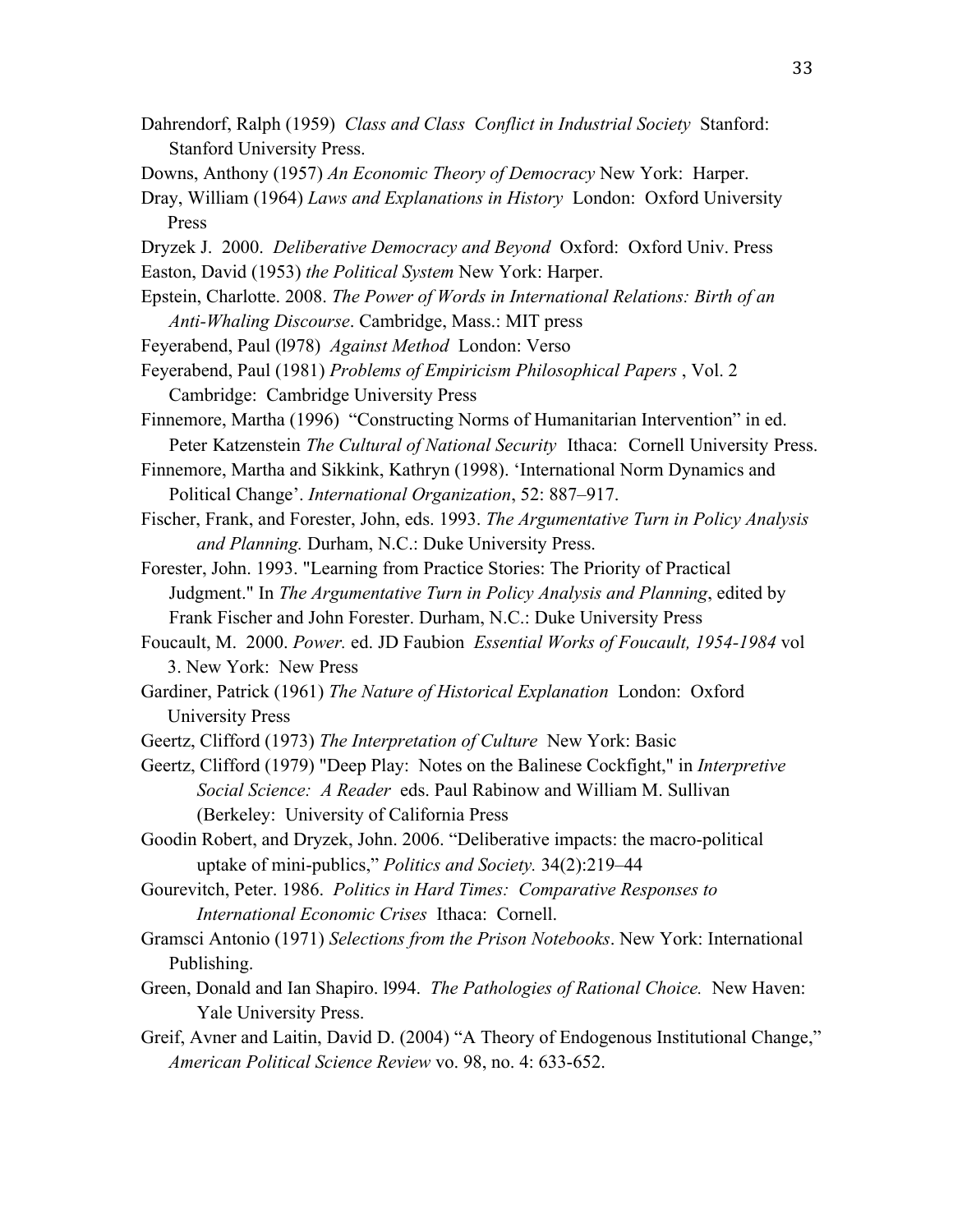- Haas, Peter M. 1992. "Introduction: Epistemic Communities and International Policy Coordination." *International Organization* 46: 1–35.
- Habermas, Jürgen. 1989. *The Structural Transformation of the Public Spherei.* Translated by T. Burger and F. Lawrence. Cambridge, Mass.: MIT Press.
- Hajer, Maarten. 1993. "Discourse Coalitions in Practice: The Case of Acid Rain in Great Britain."In *The Argumentative Turn in Policy Analysis and Planning*, edited by Frank Fischer and John Forester. Durham, N.C.: Duke University Press.
- Hall, Peter (1993). 'Policy Paradigms, Social Learning and the State: The Case of Economic Policy-Making in Britain'. *Comparative Politics*, 25: 275–96.
- Hall, Peter and Rosemary Taylor (1996) "Political Science and the Three New Institutionalisms," *Political Studies* 952-973.
- Hall, Peter and Soskice, David (2001). "Introduction" in Peter A. Hall and David Soskice (eds), *Varieties of Capitalism: The Institutional Foundations of Comparative Advantage.* Oxford: Oxford University Press.
- Hay, Colin (2006) "Constructivist Institutionalism" in R. A. W. Rhodes, Sarah Binder, and Bert Rockman (eds.) (2006) *The Oxford Handbook of Political Institutions*. Oxford: Oxford University Press
- Hempel, Carl (l965) *Aspects of Scientific Explanation* New York: Free Press
- Howarth, D., Norval, A. J. and Stavrakakis, Y. (eds) (2000) *Discourse Theory and Political Analysis* (Manchester: Manchester University Press)
- Immergut, Ellen (1998) "The Theoretical Core of the New Institutionalism," *Politics and Society* 26(1): 5-34
- Katzenstein, Peter J., ed. (l996) *The Culture of National Security: Norms and Identity in World Politics* New York: Columbia University Press.
- Katznelson, Ira and Weingast, Barry (2005) "Intersections between Historical and Rational Choice Institutionalism," pp. 1-26, in *Preferences and Situations,* eds. Ira Katznelson and Barry Weingast. New York: Russel Sage
- Keck, Margaret E. and Sikkink, Kathryn (1998) *Activists Beyond Borders: Advocacy Networks in International Politics* Ithaca: Cornell University Press.
- King, Desmond (1999) *In the Name of Liberalism: Illiberal Social Policy in the United States and Britain* Oxford: Oxford University Press.
- Kingdon, John. 1984. *Agendas, Alternatives and Public Policies.* New York: Longman.
- Kirkpatrick, Evron (l97l) "The Impact of the Behavioral Approach on Traditional Political Science" in *Changing Perspectives in Contemporary Political Analysis*, eds., Howard Ball and James A. Lauth, Jr. Englewood Cliffs, N.J.: Prentice-Hall
- Kuhn, Thomas (1970) *The Structure of Scientific Revolutions* Second edition (Chicago: University of Chicago Press.
- Laclau, Ernesto, and Chantal Mouffe. 1985. *Hegemony and Socialist Strategy: Towards a Radical Democratic Politics.* Oxford, U.K.: Blackwell.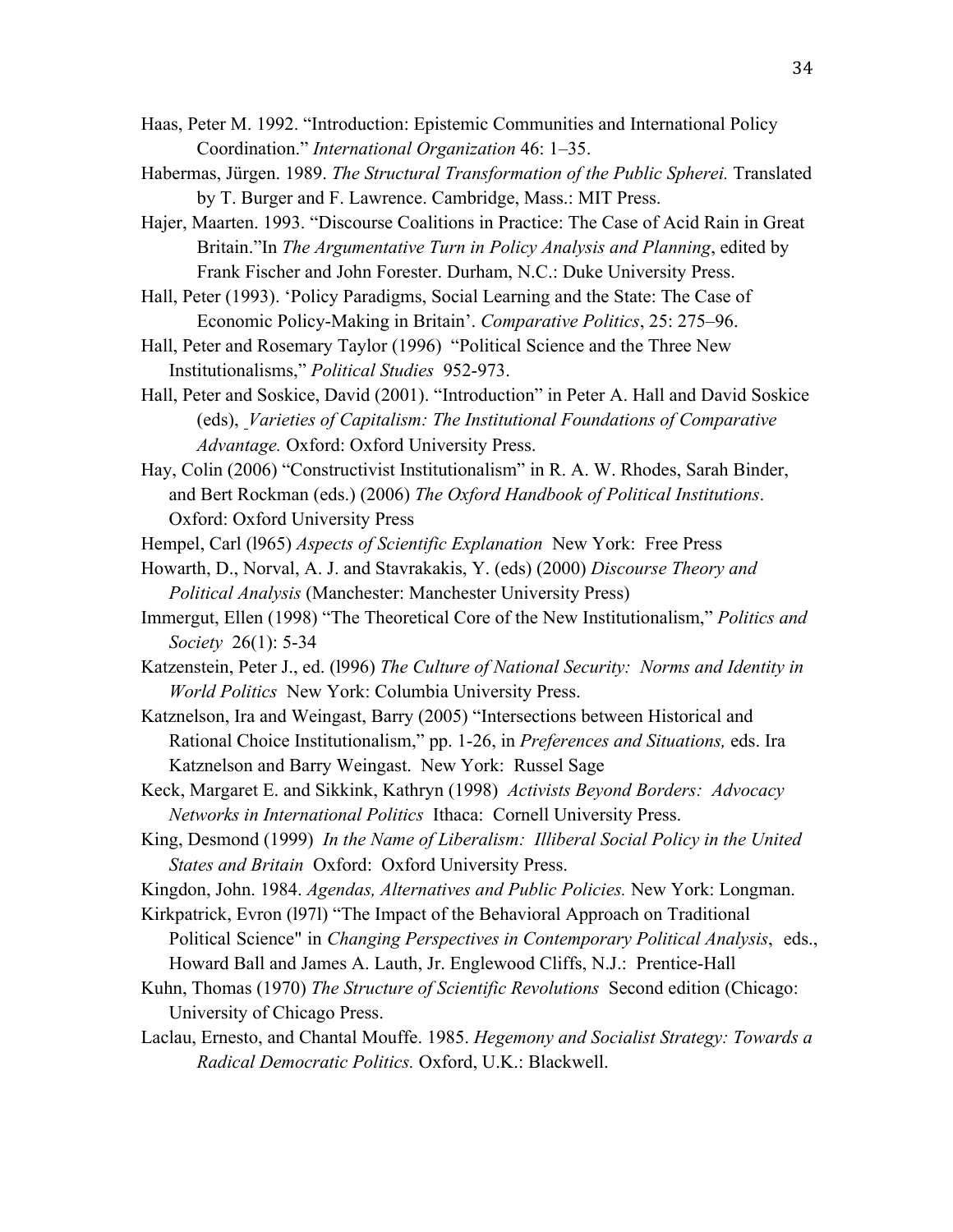- Lakatos, Imre (1970) "Methodology of Sciencific Research Programmes" in Criticism and the Growth of Knowledge. Eds. Imre Lakatos and Alan Musgrave. Cambridge: Cambridge University Press.
- Latour, Bruno and Woolgar, Steven (1986) *Laboratory Life: The Construction of Scientific Facts*  $2<sup>nd</sup>$  Edition. Princeton: Princeton University Press.
- Laudan, Larry (1977) *Progress and Its Problems* (Berkeley: University of California Press,)
- Machlup, Fritz (1969) "If matter could talk" in *Philosophy, Science and Method: Essays in Honor of Ernest Nagel* eds. S. Morgenbessser, P. Suppes, and M.G. White. New York: St. Martin's Press
- MacIntyre, Alasdair (1967) "Is a Science of Comparative Politics Possible?" in *The Philosophy of Social Explanation*, ed. Alan Ryan. London: Oxford University Press
- MacIntyre, Alasdair (l977) "Epistemological Crises, Dramatic Narrative and the Philosophy of Science," *The Monist* 60: 453-72
- March, James G. and Olsen, Johan P. (1989) *Rediscovering Institutions: The Organizational Basis of Politics* New York: Free Press.
- Mehta, Jal .2011. From 'Whether' to 'How': The Varied Role of Ideas in Politics. In *Ideas and Politics in Social Scientific Analysis* eds. D. Beland and R. Cox
- Mutz, Diana C., Paul M. Sniderman, and Richard A. Brody. 1996. *Political Persuasion and Attitude Change*. Ann Arbor: University of Michigan Press.
- Mancur Olson, Jr. (1965) *The Logic of Collective Action* Cambridge: Harvard University Press
- Nagel, Ernest (l96l) *The Structure of Science* New York: Harcourt Brace
- Ostrom, Elinor (1990) *Governing the Commons.* New York: Cambridge.
- Pierson, Paul (2000) "Increasing Returns, Path Dependence, and the Study of Politics," *American Political Science Review* vol. 94: 251-68
- Popper, Karl (1961) *Logic of Scientific Discovery* New York: Basic.
- Popper, Karl (l965) *Conjectures and Refutations* Second Edition. New York: Basic
- Popper Karl (l972) *Objective Knowledge* Oxford: Clarendon Press
- Przeworski, Adam and Teune, Henry (l970) *The Logic of Comparative Social Inquiry* New York: Wiley
- Rein, M. and Schön, D. A. (1991). 'Frame-Reflective Policy Discourse', in P. Wagner *et al*. (eds), *Social Sciences, Modern States, National Experiences, and Theoretical Crossroads*. Cambridge: Cambridge University Press.
- Roe, E. 1994. *Narrative Policy Analysis: Theory and Practice.* Durham, N.C.: Duke University Press.
- Rothstein, Bo. 2005. *Social Traps and the Problem of Trust*, Cambridge University Press, Cambridge.
- Rudolph, S.H., 2009. Four variants of Indian civilization. *In*: P. Katzenstein, ed. *Civilizations in world politics*. London: Routledge, 137–156.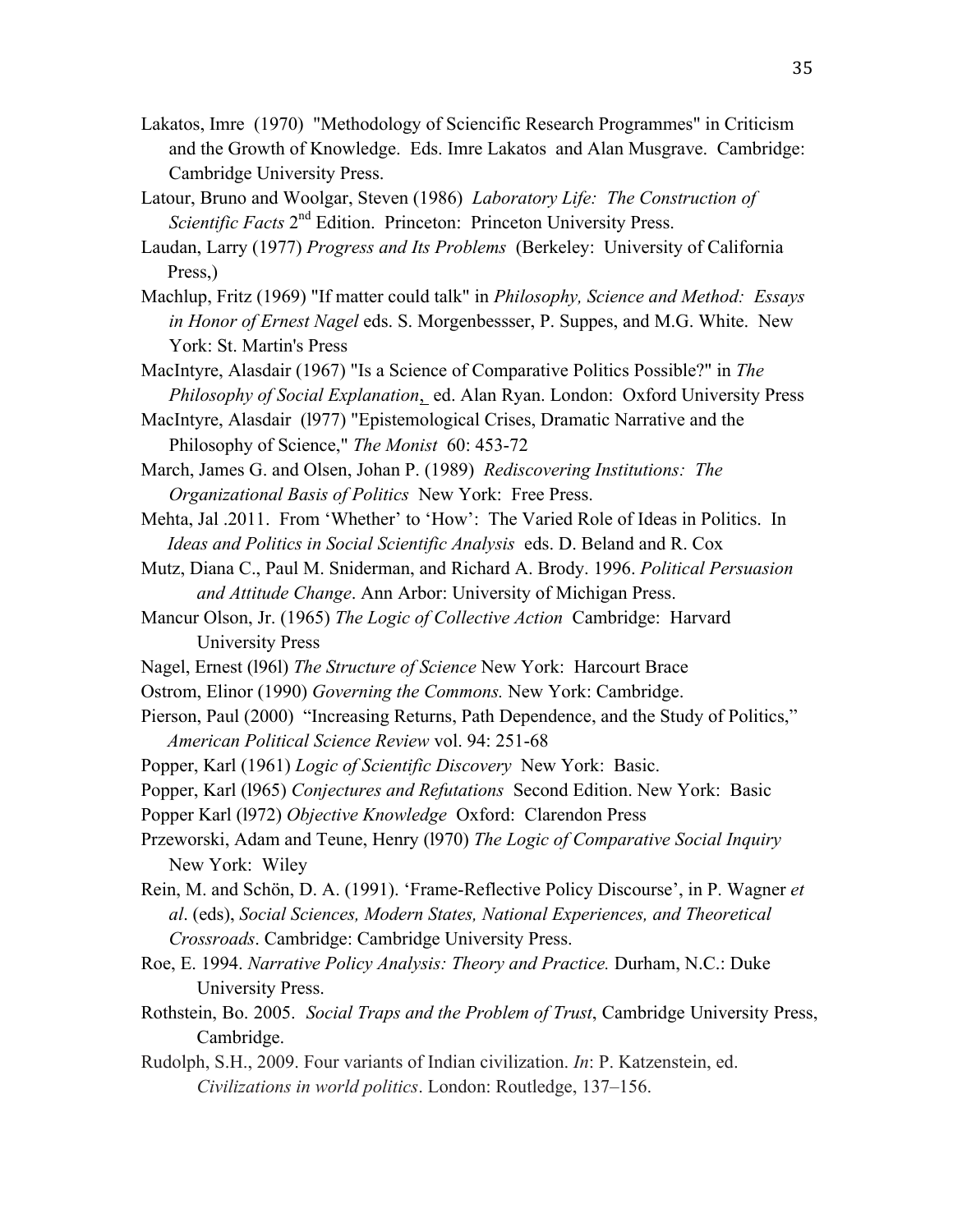- Ryan, Alan, ed. (1967) *The Philosophy of Social Explanation* London: Oxford University Press.
- Sabatier, Paul and Jenkins-Smith, H. C. (eds) (1993) *Policy Change and Learning: An Advocacy Coalition Approach*. Boulder, CO: Westview.
- Schmidt, Vivien A. (l986) "Four Approaches to Scientific Rationality." *Methodology and Science* 19(3): 207-32.
- Schmidt, Vivien A. (1988a) "Four Models of Explanation." *Methodology and Science* 21(3): 174-201.
- Schmidt, Vivien A. (l988b) "The Historical Approach to Philosophy of Science: Toulmin in Perspective." *Metaphilosophy* vol. 19, no. 3: 223-236
- Schmidt, Vivien A. (2000) "Values and Discourse in the Politics of Adjustment" in *Welfare and Work in the Open Economy* Volume I: *From Vulnerability to Competitiveness* eds., Fritz W. Scharpf and Vivien A. Schmidt. Oxford: Oxford University Press.
- Schmidt, Vivien A. (2002) *The Futures of European Capitalism* Oxford: Oxford University Press.
- Schmidt, Vivien A. (2008) "Discursive Institutionalism: The Explanatory Power of Ideas and Discourse," *Annual Review of Political Science* vol. 11: 303-26.
- Schmidt, Vivien A. (2010) "Taking Ideas *and* Discourse Seriously: Explaining Change through Discursive Institutionalism as the Fourth New Institutionalism." *European Political Science Review* 2(1): 1-25.
- Schmidt, Vivien A. (2011) "Speaking of Change: Why Discourse is Key to the Dynamics of Policy Transformation," *Critical Policy Studies* Vol. 5, No. 2: 106-126
- Schmidt, Vivien A. **(**2012) "Discursive Institutionalism: Scope, Dynamics, and Philosophical Underpinnings." In *The Argumentative Turn Revised*, ed. F. Fischer and H. Gottweis. Durham: Duke University Press.
- Schmidt, Vivien A. **(**2016) "The Roots of Neo-Liberal Resilience: Explaining Continuity and Change in Background Ideas in Europe's Political Economy." *British Journal of Politics and International Relations* 18(2): 318-34.
- Schmidt, V. A., and Mark Thatcher. 2013. *Resilient Liberalism in Europe's Political Economy*. Cambridge: Cambridge University Press.
- Scriven, Michael (l959) "Truisms as the Grounds for Historical Explanation," in *Theories of History,* ed. P. Gardiner. Glencoe, Ill.: Free Press
- Seabrooke, Leonard and Tsingou, Eleni (2014) "Distinctions, Affiliations, and Professional Knowledge in Financial Reform Expert Groups." *Journal of European Public Policy,* 21(3): 389-407.
- Searle, John (1995) *The Construction of Social Reality*. New York: Free Press
- Somit, Albert and Tanenhaus, Joseph (1982) *The Development of American Political Science from Burgess to Behavioralism* New York: Irvington.